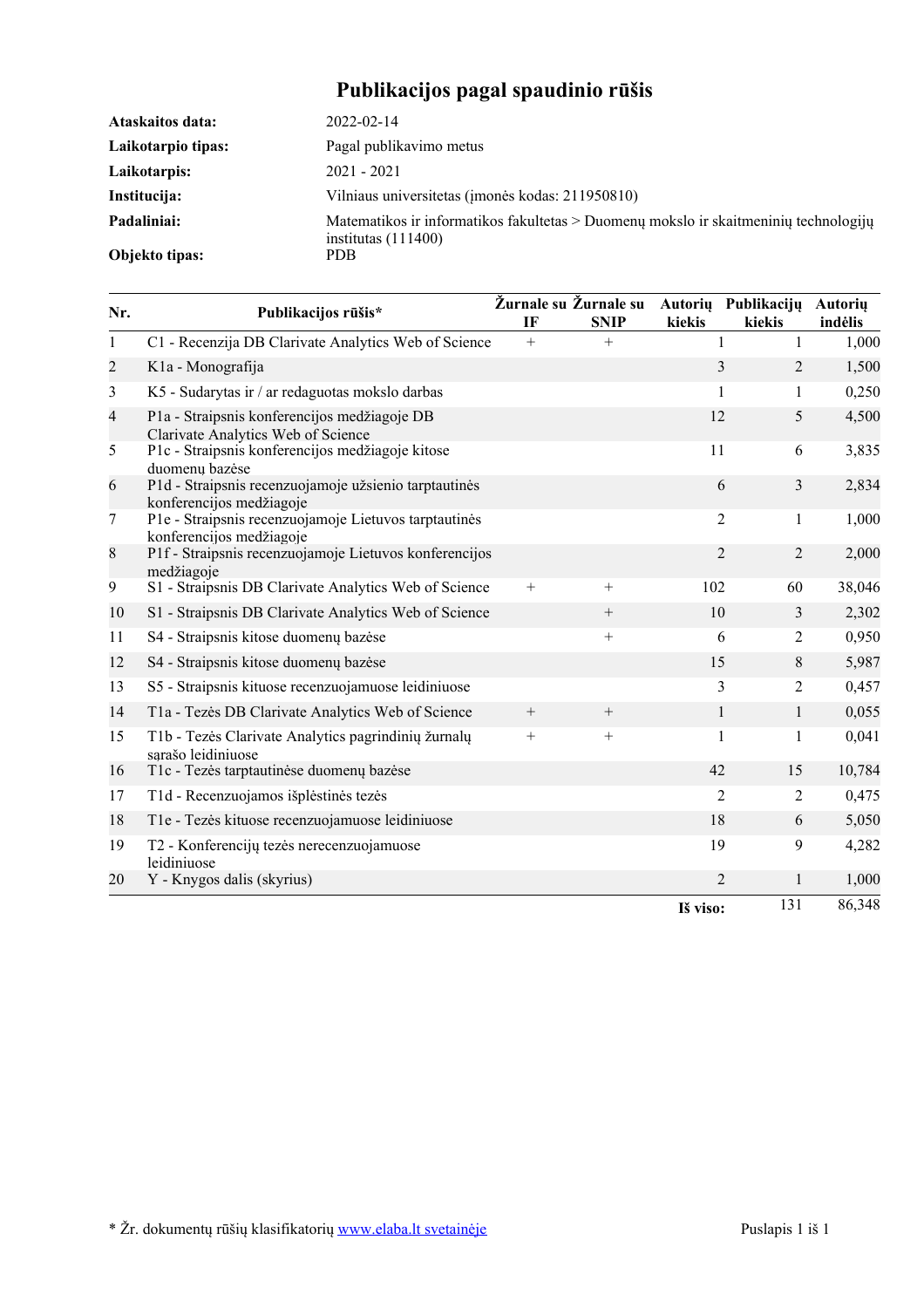| Ataskaitos data:   | $2022 - 02 - 14$                                                                                              |  |  |
|--------------------|---------------------------------------------------------------------------------------------------------------|--|--|
| Laikotarpio tipas: | Pagal publikavimo metus                                                                                       |  |  |
| Laikotarpis:       | $2021 - 2021$                                                                                                 |  |  |
| Institucija:       | Vilniaus universitetas (imonės kodas: 211950810)                                                              |  |  |
| Padaliniai:        | Matematikos ir informatikos fakultetas > Duomenų mokslo ir skaitmeninių technologijų<br>institutas $(111400)$ |  |  |

# **Publikacijų sąrašas pagal spaudinio rūšis**

**C1** - Recenzija DB Clarivate Analytics Web of Science

1. **Žilinskas, Antanas**. Review on the SpringerBriefs monograph "deterministic global optimization: an introduction to the diagonal approach' // Optimization letters. Heidelberg : Springer Heidelberg. ISSN 1862- 4472. eISSN 1862-4480. 2021, vol. 15, iss. 1, p. 287-288. DOI: [10.1007/s11590-020-01673-1.](https://doi.org/10.1007/s11590-020-01673-1)

# **ETD\_DR** - Daktaro disertacija

- 2. **Daranda, Andrius**. Mašininiu mokymusi grindžiamas laivybos eismo dalyvių elgsenos prognozavimas bei nestandartinių laivybos srauto situacijų atradimas = Machine learning-based prediction of the behavior of marine traffic participants and discovering non-standard marine traffic situations. Vilnius : Vilniaus universiteto leidykla, 2021. 116 p. DOI: [10.15388/vu.thesis.178.](https://doi.org/10.15388/vu.thesis.178)
- 3. **Morkūnas, Mindaugas**. Development of tumor microenvironment-oriented digital pathology methods for whole slide image segmentation and classification = Naviko mikroaplinkai pritaikytų pilno kadro vaizdo segmentavimo ir klasifikavimo skaitmeninės patologijos metodų kūrimas. Vilnius : Vilniaus universiteto leidykla, 2021. 140 p. DOI: [10.15388/vu.thesis.200.](https://doi.org/10.15388/vu.thesis.200)
- 4. **Stripinis, Linas**. Improvement, development and implementation of derivative-free global optimization algorithms = Globaliojo optimizavimo algoritmų,nereikalaujančių išvestinių informacijos, kūrimas, tobulinimas ir realizacija. Vilnius : Vilniaus universiteto leidykla, 2021. 156 p. DOI: [10.15388/vu.thesis.138.](https://doi.org/10.15388/vu.thesis.138)

# **ETD DR S** - Daktaro disertacijos santrauka

- 5. **Daranda, Andrius**. Machine learning-based prediction of the behavior of marine traffic participants and discovering non-standard marine traffic situations = Mašininiu mokymusi grindžiamas laivybos eismo dalyvių elgsenos prognozavimas bei nestandartinių laivybos srauto situacijų atradimas. Vilnius : Vilniaus universiteto leidykla, 2021. 52 p.
- 6. **Morkūnas, Mindaugas**. Naviko mikroaplinkai pritaikytų pilno kadro vaizdo segmentavimo ir klasifikavimo skaitmeninės patologijos metodų kūrimas = Development of tumor microenvironment-oriented digital pathology methods for whole slide image segmentation and classification. Vilnius : Vilniaus universiteto leidykla, 2021. 88 p.
- 7. **Stripinis, Linas**. Globaliojo optimizavimo algoritmų,nereikalaujančių išvestinių informacijos, kūrimas, tobulinimas ir realizacija = Improvement, development and implementation of derivative-free global optimization algorithms. Vilnius : Vilniaus universiteto leidykla, 2021. 60 p.

# **K1a** - Monografija

- 8. **Pupeikis, Rimantas**; **Kazlauskas, Kazys**. Advanced methods for digital systems and signal processing. Duren : Shaker Verlag, 2021. 156 p. ISBN 9783844081145. DOI: [10.2370/9783844081145.](https://doi.org/10.2370/9783844081145)
- 9. Zhigljavsky, Anatoly; **Žilinskas, Antanas**. Bayesian and high-dimensional global optimization. Cham : Springer Nature, 2021. 118 p. (SpringerBriefs in optimization, ISSN 2190-8354, eISSN 2191-575X). ISBN 9783030647117. eISBN 9783030647124. DOI: [10.1007/978-3-030-64712-4](https://doi.org/10.1007/978-3-030-64712-4).

# **K5** - Sudarytas ir / ar redaguotas mokslo darbas

10. Pumputis, Dalius (sudaryt.); **Čiginas, Andrius (sudaryt.)**. Summer school on survey statistics 2021: BNU network on survey statistics = Tyrimų statistikos vasaros mokykla 2021. Vilnius : Lietuvos statistikos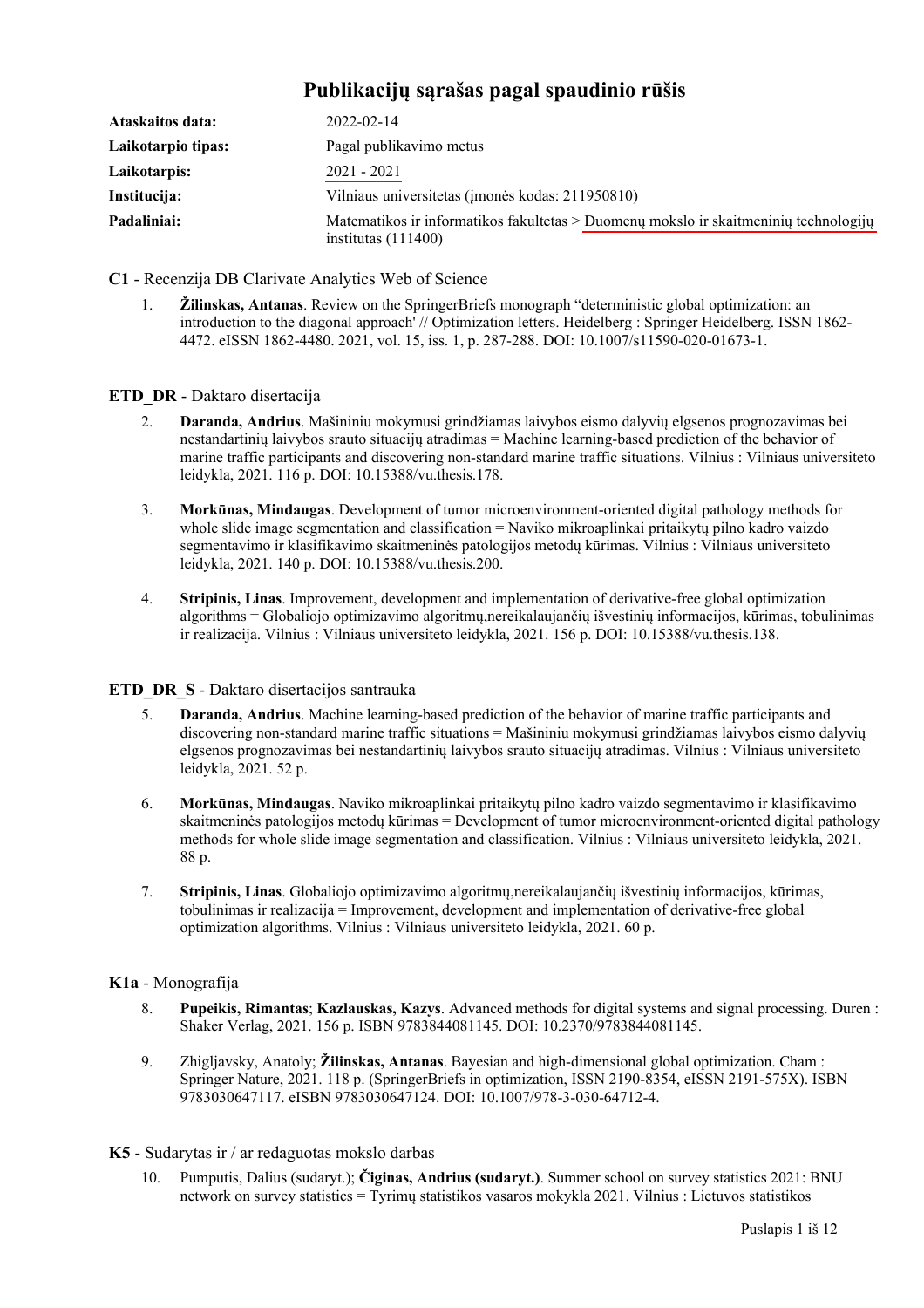#### **P1a** - Straipsnis konferencijos medžiagoje DB Clarivate Analytics Web of Science

- 11. **Daranda, Andrius**; **Dzemyda, Gintautas**. Artificial intelligence based strategy for vessel decision support system // Trends and applications in information systems and technologies / editors: Rocha, A., Adeli, H., Dzemyda, G., Moreira, F., Ramalho Correia, A.M. Cham : Springer, 2021. ISBN 9783030726560. eISBN 9783030726577. p. 49-58. (Advances in Iintelligent systems and computing, ISSN 2194-5357, eISSN 2194- 5365 ; vol. 1365). DOI: [10.1007/978-3-030-72657-7\\_5](https://doi.org/10.1007/978-3-030-72657-7_5).
- 12. **Dzemyda, Gintautas**; **Sabaliauskas, Martynas**. New capabilities of the geometric multidimensional scaling // Trends and applications in information systems and technologies / editors: Rocha, A., Adeli, H., Dzemyda, G., Moreira, F., Ramalho Correia, A.M.: Vol. 2: World conference on information systems and technologies. Cham : Springer, 2021. ISBN 9783030726508. eISBN 9783030726515. p. 264-273. (Advances in Intelligent Systems and Computing, ISSN 2194-5357, eISSN 2194-5365 ; vol. 1366). DOI: [10.1007/978-3-030-72651-5\\_26.](https://doi.org/10.1007/978-3-030-72651-5_26)
- 13. **Paulavičius, Remigijus**; **Grigaitis, Saulius**; **Filatovas, Ernestas**. An overview and current status of blockchain simulators // 2021 IEEE International Conference on Blockchain and Cryptocurrency (ICBC), 3--6 May 2021, Sydney, Australia. Piscataway, NJ : IEEE. 2021, p. [1-3]. DOI: [10.1109/ICBC51069.2021.9461114.](https://doi.org/10.1109/ICBC51069.2021.9461114)
- 14. **Sabaliauskas, Martynas**; **Dzemyda, Gintautas**. Visual analysis of multidimensional scaling using GeoGebra // Intelligent methods in computing, communications and control : proceedings of the 8th international conference on computers communications and control (ICCCC) 2020 / editors Ioan Dzitac, Simona Dzitac, Florin Gheorghe Filip, Janusz Kacprzyk, Misu-Jan Manolescu, Horea Oros. Cham : Springer, 2021. ISBN 9783030536503. eISBN 9783030536510. p. 179-187. (Advances in intelligent systems and computing, ISSN 2194-5357, eISSN 2194-5365 ; vol. 1243). DOI: [10.1007/978-3-030-53651-0\\_15.](https://doi.org/10.1007/978-3-030-53651-0_15)
- 15. Stupurienė, Gabrielė; **Juškevičienė, Anita**; **Jevsikova, Tatjana**; **Dagienė, Valentina**; Meškauskienė, Asta. Girls' summer school for physical computing: methodology and acceptance issues // Informatics in schools. Rethinking computing education: international conference on informatics in schools: situation, evolution, and perspectives, ISSEP 2021 / Barendsen E., Chytas C. (eds). Cham : Springer, 2021. ISBN 9783030902278. eISBN 9783030902285. p. 95-108. (Lecture Notes in Computer Science, ISSN 0302-9743, eISSN 1611-3349 ; vol. 13057). DOI: [10.1007/978-3-030-90228-5\\_8.](https://doi.org/10.1007/978-3-030-90228-5_8)
- **P1c** Straipsnis konferencijos medžiagoje kitose duomenų bazėse
	- 16. **Bulavas, Viktoras**. Improving machine learning model performance on detection of network infiltration // 4th International Conference on Human System Interaction (HSI), 8-10 July 2021 : IEEE, 2021. ISBN 9781665431088. eISBN 9781665441124. eISSN 2158-2254. p. [1-6]. DOI: [10.1109/HSI52170.2021.9538669](https://doi.org/10.1109/HSI52170.2021.9538669).
	- 17. **Danilovaitė, Monika**. Perceptually motivated feature set for vocal folds state assessment // 2020 IEEE 8th Workshop on Advances in Information, Electronic and Electrical Engineering (AIEEE), 22-24 April 2021, Vilnius. Piscataway, NJ : IEEE. eISSN 2689-7342. 2021, p. [1-4]. DOI: [10.1109/AIEEE51419.2021.9435765.](https://doi.org/10.1109/AIEEE51419.2021.9435765)
	- 18. Goštautaitė, Daiva; **Kurilov, Jevgenij**. Using educational specifications and standards for hypermedia system adaptation according to bcm-inferred student's learning style // EDULEARN 21: 13th annual international conference on education and new learning technologies, July 5th-6th, 2021. Palma : IATED Academy, 2021. ISBN 9788409312672. ISSN 2340-1117. p. 1-10. DOI: [10.21125/edulearn.2021](https://doi.org/10.21125/edulearn.2021).
	- 19. **Jucevičius, Justinas**; **Treigys, Povilas**; **Bernatavičienė, Jolita**; Briedienė, Rūta; Naruševičiūtė, Ieva; Trakymas, Mantas. Investigation of MRI prostate localization using different MRI modality scans // 2020 IEEE 8th Workshop on Advances in Information, Electronic and Electrical Engineering (AIEEE), 22-24 April 2021, Vilnius. Piscataway, NJ : IEEE., 2021. ISBN 9781665430876. eISBN 9781665425384. eISSN 2689-7342. p. [1- 5]. DOI: [10.1109/AIEEE51419.2021.9435797](https://doi.org/10.1109/AIEEE51419.2021.9435797).
	- 20. Jurkus, Robertas; **Treigys, Povilas**; Venskus, Julius. Investigation of recurrent neural network architectures for prediction of vessel trajectory // Information and software technologies : 27th international conference, ICIST 2021, Kaunas, Lithuania, October 14-16, 2021 : proceedings / A. Lopata, D. Gudonienė, R. Butkienė (eds.). Cham : Springer, 2021. ISBN 9783030883034. eISBN 9783030883041. p. 194-208. (Communications in Computer and Information Science book series (CCIS), ISSN 1865-0929, eISSN 1865-0937 ; vol. 1486). DOI: [10.1007/978-3-030-88304-1\\_16.](https://doi.org/10.1007/978-3-030-88304-1_16)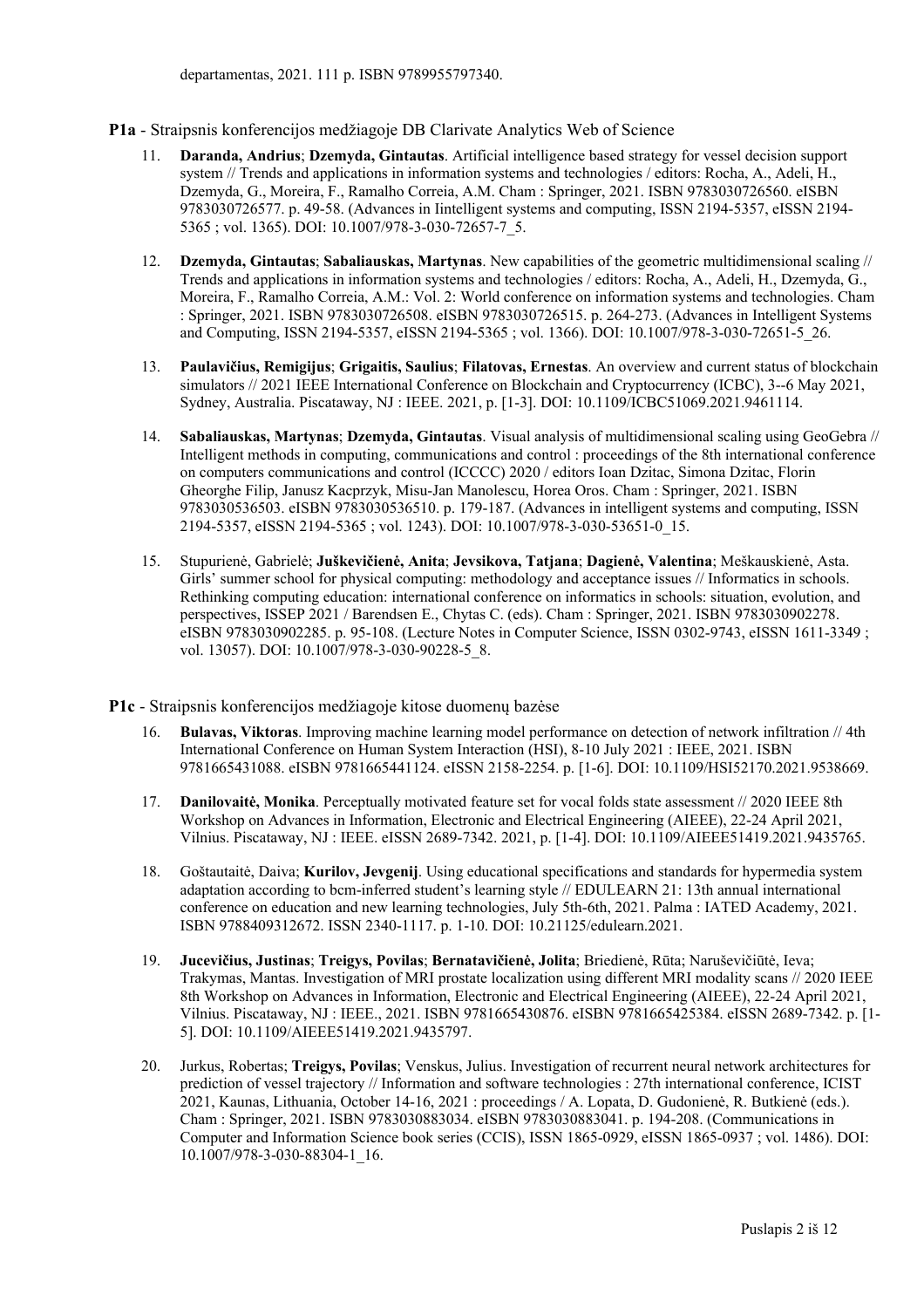- 21. **Želvys, Rimantas**; **Jakaitienė, Audronė**; **Dukynaitė, Rita**; **Vaitekaitis, Jogaila**; Lipkevičienė, L.; Brazdeikis, V. Monitoring the effectiveness of secondary education: comparing the results of matura examinations and 10th grade national assessment examinations in Lithuania // INTED 2021 : 15th international technology, education and development conference, 8-9 March 2021 : conference proceedings. Valencia : IATED Academy, 2021. ISBN 9788409276660. p. 2700-2704. (INTED Proceedings, ISSN 2340-1079). DOI: [10.21125/inted.2021.0576](https://doi.org/10.21125/inted.2021.0576).
- **P1d** Straipsnis recenzuojamoje užsienio tarptautinės konferencijos medžiagoje
	- 22. **Chaževskas, Andrius**; **Belovas, Igoris**; **Marcinkevičius, Virginijus**. Forensic password examination in leaked user databases // Zborník príspevkov 17. medzinárodný kongres kriminalistika a forenzné vedy: veda, vzdelávanie, prax, 16. - 17. September 2021 Bratislava, Slovenská Republika / Štefan Zachar, Jozef Meteńko, Miriam Meteńková (eds.). Bratislava : Akadémia Policajného zboru v Bratislave, 2021. ISBN 9788080549053. p. 241-257.
	- 23. **Noreika, Karolis**; **Gudas, Saulius**. Modelling the alignment between Agile application development and business strategies // Joint proceedings of the BIR 2021 workshops and doctoral consortium co-located with 20th international conference on perspectives in business informatics research (BIR 2021), Vienna, Austria, September 22-24, 2021. Vienna. 2021, p. 59-73.
	- 24. **Noreika, Karolis**. Improving enterprise application software development management with MODAF // Joint proceedings of the BIR 2021 workshops and doctoral consortium co-located with 20th international conference on perspectives in business informatics research (BIR 2021), Vienna, Austria, September 22-24, 2021. Vienna. 2021, p. 141-152.

**P1e** - Straipsnis recenzuojamoje Lietuvos tarptautinės konferencijos medžiagoje

- 25. **Noreika, Karolis**; **Gudas, Saulius**. Using management transaction concept to ensure business and EAS alignment in an Agile environment // Information and software technologies : 27th international conference, ICIST 2021, Kaunas, Lithuania, October 14-16, 2021 : proceedings / A. Lopata, D. Gudonienė, R. Butkienė (eds.). Cham : Springer, 2021. ISBN 9783030883034. eISBN 9783030883041. p. 109-120. (Communications in computer and information science, ISSN 1865-0929, eISSN 1865-0937 ; vol. 1486). DOI: [10.1007/978-3-030-](https://doi.org/10.1007/978-3-030-88304-1_9) [88304-1\\_9](https://doi.org/10.1007/978-3-030-88304-1_9).
- **P1f** Straipsnis recenzuojamoje Lietuvos konferencijos medžiagoje
	- 26. **Palkevič, Vladyslav**. Automatinė pilvo aortos atsišakojimų paieška kompiuterinės tomografijos nuotraukoje // Konferencijos "Lietuvos magistrantų informatikos ir IT tyrimai darbai", 2021 m. gegužės 14 d. Vilnius : Vilniaus universiteto leidykla, 2021. eISBN 9786090706237. p. 77-83. (Vilnius University Open Series, eISSN 2669-0535). DOI: [10.15388/LMITT.2021.9](https://doi.org/10.15388/LMITT.2021.9).
	- 27. **Šubonienė, Aušra**. Pilvo aortos vietos nustatymas krūtinės ląstos tomografinėje nuotraukoje // Konferencijos "Lietuvos magistrantų informatikos ir IT tyrimai darbai", 2021 m. gegužės 14 d. Vilnius : Vilniaus universiteto leidykla, 2021. eISBN 9786090706237. p. 106-117. (Vilnius University Open Series, eISSN 2669-0535). DOI: [10.15388/LMITT.2021.12.](https://doi.org/10.15388/LMITT.2021.12)
- **S1** Straipsnis DB Clarivate Analytics Web of Science
	- 28. **Belovas, Igoris**. An inequality for the modified Selberg zeta-function // Ramanujan journal. New York : Springer. ISSN 1382-4090. eISSN 1572-9303. 2021, vol. 55, iss. 3, p. 1063-1082. DOI: [10.1007/s11139-020-](https://doi.org/10.1007/s11139-020-00265-y) [00265-y](https://doi.org/10.1007/s11139-020-00265-y).
	- 29. **Belovas, Igoris**. Central and local limit theorems for numbers of the tribonacci triangle // Mathematics. Basel : MDPI AG. ISSN 2227-7390. eISSN 2227-7390. 2021, vol. 9, no. 8, art. no. 880, p. [1-11]. DOI: [10.3390/math9080880](https://doi.org/10.3390/math9080880).
	- 30. **Belovas, Igoris**. Central and local limit theorems for the weighted Delannoy numbers // Analele Stiintifice ale Universitatii Ovidius Constanta-Seria Matematica. Constanta : Ovidius University Press. ISSN 1224-1784. eISSN 1844-0835. 2021, first on line, p. [1-20].
	- 31. **Belovas, Igoris**. Limit theorems for numbers satisfying a class of triangular arrays // Glasnik matematički. Zagreb : Hrvatsko Matematicko Drustvo. ISSN 0017-095X. 2021, vol. 56, no. 2, p. 195-223.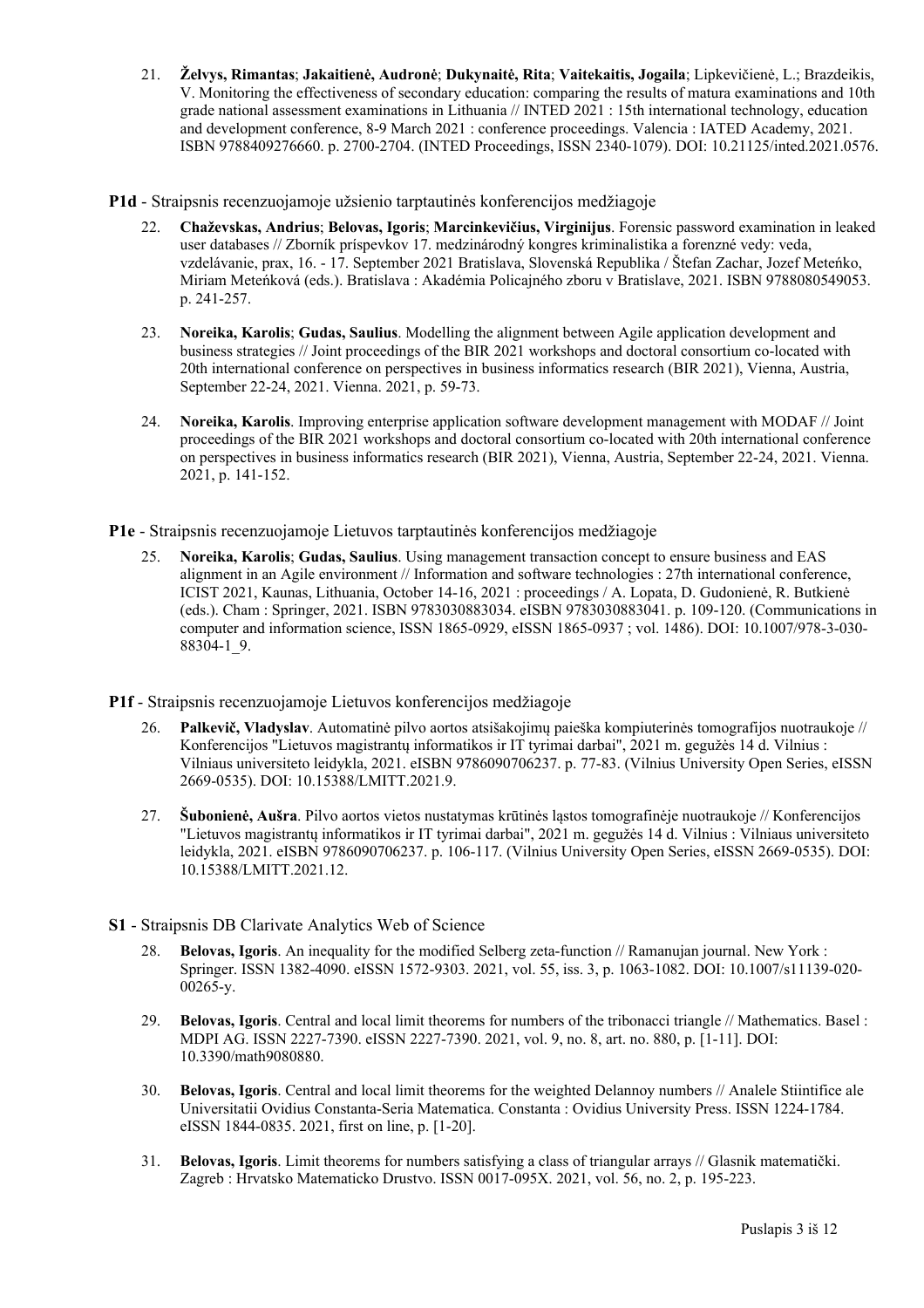- 32. **Belovas, Igoris**; Sakalauskas, Leonidas; Starikovičius, Vadimas; Sun, Edward W. Mixed-stable models: an application to high-frequency financial data // Entropy. Basel : MDPI. ISSN 1099-4300. eISSN 1099-4300. 2021, vol. 23, iss. 6, art. no. 739, p. [1-12]. DOI: [10.3390/e23060739.](https://doi.org/10.3390/e23060739)
- 33. **Belovas, Igoris**. Series with binomial-like coefficients for the Riemann zeta function // Annali di matematica pura ed applicata. Heidelberg : Springer Heidelberg. ISSN 0373-3114. eISSN 1618-1891. 2021, first published online, p. [1-9]. DOI: [10.1007/s10231-021-01142-1](https://doi.org/10.1007/s10231-021-01142-1).
- 34. **Budginaitė, Elzbieta**; **Morkūnas, Mindaugas**; Laurinavičius, Arvydas; **Treigys, Povilas**. Deep learning model for cell nuclei segmentation and lymphocyte identification in whole slide histology images // Informatica. Vilnius : Vilniaus universiteto leidykla. ISSN 0868-4952. eISSN 1822-8844. 2021, vol. 32, no. 1, p. 23-40. DOI: [10.15388/20-INFOR442.](https://doi.org/10.15388/20-INFOR442)
- 35. Budra, Mindaugas; Janušauskas, Vilius; Drąsutienė, Agnė; Zorinas, Aleksejus; Zakarkaitė, Diana; Lipnevičius, Artūras; Ručinskas, Kęstutis; Aidietis, Audrius; Samalavičius, Robertas Stasys; Aidietienė, Sigita; Bleizgytė, Viktorija; **Puronaitė, Roma**. Midterm results of transventricular mitral valve repair: Single-center experience // Journal of thoracic and cardiovascular surgery. New York : Mosby-Elsevier. ISSN 0022-5223. 2021, first on line, p. [1-10]. DOI: [10.1016/j.jtcvs.2020.12.142.](https://doi.org/10.1016/j.jtcvs.2020.12.142)
- 36. **Bulavas, Viktoras**; **Marcinkevičius, Virginijus**; Ruminski, Jacek. Study of multi-class classification algorithms' performance on highly imbalanced network intrusion datasets // Informatica. Vilnius : Vilniaus universiteto leidykla. ISSN 0868-4952. eISSN 1822-8844. 2021, vol. 32, iss. 3, p. 441-475. DOI: [10.15388/21-](https://doi.org/10.15388/21-INFOR457) [INFOR457.](https://doi.org/10.15388/21-INFOR457)
- 37. **Čiapas, Bernardas**; **Treigys, Povilas**. High F-score model for recognizing object visibility in images with occluded objects of interest // Baltic journal of modern computing. Riga : Univeristy of Latvia. ISSN 2255- 8942. eISSN 2255-8950. 2021, vol. 9, no. 1, p. 35-48. DOI: [10.22364/bjmc.2021.9.1.3](https://doi.org/10.22364/bjmc.2021.9.1.3).
- 38. Čiupaila, Regimantas; Pupalaigė, Kristina; **Sapagovas, Mifodijus**. On the numerical solution for nonlinear elliptic equations with variable weight coefficients in an integral boundary conditions // Nonlinear analysis: modelling and control. Vilnius : Vilniaus universiteto leidykla. ISSN 1392-5113. eISSN 2335-8963. 2021, vol. 26, no. 4, p. 738-758. DOI: [10.15388/namc.2021.26.23929.](https://doi.org/10.15388/namc.2021.26.23929)
- 39. Czyzewski,, Andrzej; Piotrowska, Magdalena; Ciszewski, Tomasz; **Korvel, Gražina**; Kurowski, Adam; Kostek, Bożena. Evaluation of aspiration problems in L2 English pronunciation employing machine learning // Journal of the Acoustical Society of America. Melville : Acoustical Society of America. ISSN 0001-4966. eISSN 1520- 8524. 2021, vol. 150, iss. 1, p. 120-132. DOI: [10.1121/10.0005480](https://doi.org/10.1121/10.0005480).
- 40. Daniušis, Povilas; Valatka, Lukas; **Juneja, Shubham**; Petkevičius, Linas. Topological navigation graph framework // Autonomous robots. Dordrecht : Springer. ISSN 0929-5593. eISSN 1573-7527. 2021, vol. 45, p. 633-646. DOI: [10.1007/s10514-021-09980-x.](https://doi.org/10.1007/s10514-021-09980-x)
- 41. **Daranda, Andrius**; **Dzemyda, Gintautas**. Novel machine learning approach for self-aware prediction based on the contextual reasoning // International journal of computers, communications and control. Oradea : CCC Agora University publisching. ISSN 1841-9836. eISSN 1841-9844. 2021, vol. 16, no. 4, art. no. 4345, p. [1-15]. DOI: [10.15837/ijccc.2021.4.4345.](https://doi.org/10.15837/ijccc.2021.4.4345)
- 42. **Dzemyda, Gintautas**; **Sabaliauskas, Martynas**. Geometric multidimensional scaling: A new approach for data dimensionality reduction // Applied mathematics and computation. New York : Elsevier Science. ISSN 0096- 3003. eISSN 1873-5649. 2021, vol. 409, art. no.125561, p. [1-14]. DOI: [10.1016/j.amc.2020.125561.](https://doi.org/10.1016/j.amc.2020.125561)
- 43. **Dzemydienė, Dalė**; Burinskienė, Aurelija. Integration of context awareness in smart service provision system based on wireless sensor networks for sustainable cargo transportation // Sensors: Special Issue Artificial Intelligence and Internet of Things in Autonomous Vehicles. Basel : MDPI. ISSN 1424-8220. eISSN 1424- 8220. 2021, vol. 21, iss. 15, art. no. 5140, p. 1-22. DOI: [10.3390/s21155140](https://doi.org/10.3390/s21155140).
- 44. **Dzemydienė, Dalė**; Burinskienė, Aurelija; **Miliauskas, Arūnas**. Integration of multi-criteria decision support with infrastructure of smart services for sustainable multi-modal transportation of freights // Sustainability. Basel : MDPI. ISSN 2071-1050. eISSN 2071-1050. 2021, vol. 13, iss. 9, art. no. 4675, p. 1-26. DOI: [10.3390/su13094675](https://doi.org/10.3390/su13094675).
- 45. **Dzemydienė, Dalė**; **Maskeliūnas, Saulius**; **Radzevičius, Vytautas**. An approach of ensuring interoperability of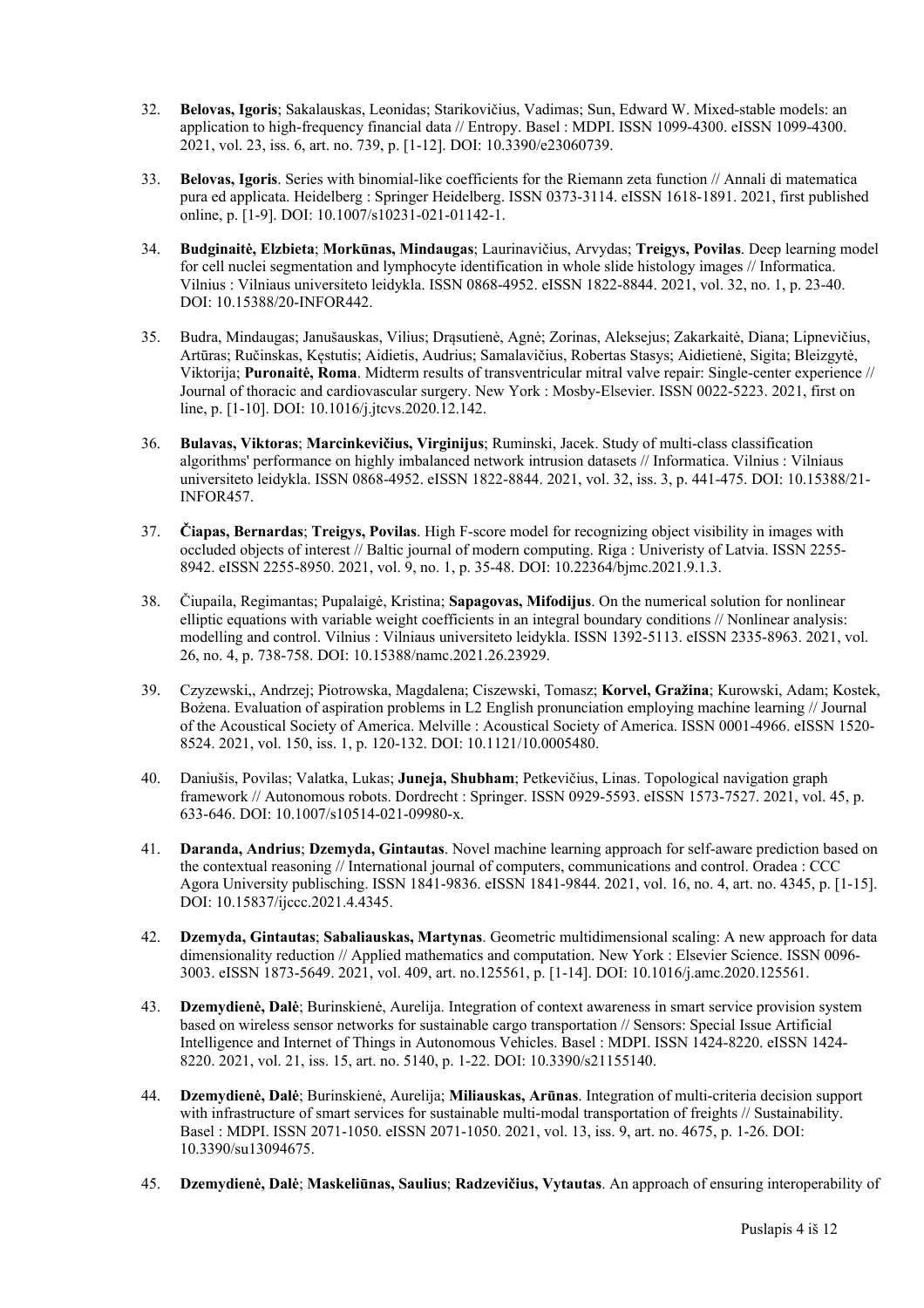multi-dimensional data warehouses for monitoring of water resources // Journal of environmental engineering and landscape management. Vilnius : Vilnius Gediminas Technical University. ISSN 1648-6897. eISSN 1822- 4199. 2021, vol. 29, iss. 1, p. 9-20. DOI: [10.3846/jeelm.2021.14112](https://doi.org/10.3846/jeelm.2021.14112).

- 46. Fernandez, Pascual; Pelegrin, Blas; **Lančinskas, Algirdas**; **Žilinskas, Julius**. Exact and heuristic solutions of a discrete competitive location model with Pareto-Huff customer choice rule // Journal of computational and applied mathematics. Amsterdam : Elsevier BV. ISSN 0377-0427. eISSN 1879-1778. 2021, vol. 385, art. no. 113200, p. [1-11]. DOI: [10.1016/j.cam.2020.113200](https://doi.org/10.1016/j.cam.2020.113200).
- 47. **Gudas, Saulius**. Causal modelling in enterprise architecture frameworks // Informatica. Vilnius : Vilniaus universiteto leidykla. ISSN 0868-4952. eISSN 1822-8844. 2021, vol. 32, no. 2, p. 247-281. DOI: [10.15388/21-](https://doi.org/10.15388/21-INFOR446) [INFOR446.](https://doi.org/10.15388/21-INFOR446)
- 48. **Gudžius, Povilas**; **Kurasova, Olga**; **Darulis, Vytenis**; **Filatovas, Ernestas**. Deep learningbased object recognition in multispectral satellite imagery for realtime applications // Machine vision and applications. New York : Springer. ISSN 0932-8092. eISSN 1432-1769. 2021, vol. 32, no. 4, art. no. 98, p. [1-14]. DOI: [10.1007/s00138-021-01209-2](https://doi.org/10.1007/s00138-021-01209-2).
- 49. **Jakaitienė, Audronė**; **Želvys, Rimantas**; **Vaitekaitis, Jogaila**; **Raižienė, Saulė**; **Dukynaitė, Rita**. Centralised mathematics assessments of Lithuanian secondary school students: population analysis // Informatics in education. Vilnius : Vilnius University Institute of Data Science and Digital Technologies. ISSN 1648-5831. eISSN 2335-8971. 2021, vol. 20, iss. 3, p. 439-462. DOI: [10.15388/infedu.2021.18](https://doi.org/10.15388/infedu.2021.18).
- 50. **Jevsikova, Tatjana**; **Stupurienė, Gabrielė**; **Stumbrienė, Dovilė**; **Juškevičienė, Anita**; **Dagienė, Valentina**. Acceptance of distance learning technologies by teachers: determining factors and emergency state influence // Informatica. Vilnius : Vilniaus universiteto leidykla. ISSN 0868-4952. eISSN 1822-8844. 2021, vol. 32, no. 3, p. 517-542. DOI: [10.15388/21-INFOR459.](https://doi.org/10.15388/21-INFOR459)
- 51. **Jukna, Stasys**. Notes on hazard-free circuits // SIAM journal on discrete mathematics. Philadelphia : SIAM publications. ISSN 0895-4801. eISSN 1095-7146. 2021, vol. 35, iss. 2, p. 770-787. DOI: [10.1137/20M1355240](https://doi.org/10.1137/20M1355240).
- 52. **Jukna, Stasys**; Seiwert, Hannes. Tropical Kirchhoff's formula and postoptimality in matroid optimization // Discrete applied mathematics. Amsterdam : Elsevier. ISSN 0166-218X. eISSN 1872-6771. 2021, vol. 289, p. 12-21. DOI: [10.1016/j.dam.2020.09.018.](https://doi.org/10.1016/j.dam.2020.09.018)
- 53. **Jurgelevičius, Albertas**; Sakalauskas, Leonidas; **Marcinkevičius, Virginijus**. Application of a task stalling buffer in distributed hybrid cloud computing // Elektronika ir elektrotechnika = Electronics and electrical engineering. Kaunas : Technologija. ISSN 1392-1215. eISSN 2029-5731. 2021, vol. 27, no. 6, p. 57-65. DOI: [10.5755/j02.eie.28679.](https://doi.org/10.5755/j02.eie.28679)
- 54. **Jusevičius, Vaidas**; Oberdieck, Richard; **Paulavičius, Remigijus**. Experimental analysis of algebraic modelling languages for mathematical optimization // Informatica. Vilnius : Vilniaus universiteto leidykla. ISSN 0868- 4952. eISSN 1822-8844. 2021, vol. 32, iss. 2, p. 283-304. DOI: [10.15388/21-INFOR447](https://doi.org/10.15388/21-INFOR447).
- 55. **Jusevičius, Vaidas**; **Paulavičius, Remigijus**. Web-based tool for algebraic modeling and mathematical optimization // Mathematics. Basel : MDPI. eISSN 2227-7390. 2021, vol. 9, iss. 21, art. no. 2751, p. [1-18]. DOI: [10.3390/math9212751](https://doi.org/10.3390/math9212751).
- 56. **Juškevičienė, Anita**; Dagienė, Valentina; Dolgopolovas, Vladimiras. Integrated activities in STEM environment: methodology and implementation practice // Computer applications in engineering education. Hoboken : Wiley. ISSN 1061-3773. eISSN 1099-0542. 2021, vol. 29, no. 1, p. 209-228. DOI: [10.1002/cae.22324](https://doi.org/10.1002/cae.22324).
- 57. **Juškevičienė, Anita**; **Stupurienė, Gabrielė**; **Jevsikova, Tatjana**. Computational thinking development through physical computing activities in STEAM education // Computer applications in engineering education: Special Issue: Computational thinking: Enhancing STEAM and engineering education, from theory to practice. Hoboken : Wiley. ISSN 1061-3773. eISSN 1099-0542. 2021, vol. 29, iss. 1, p. 175-190. DOI: [10.1002/cae.22365](https://doi.org/10.1002/cae.22365).
- 58. Kalibatienė, Diana; **Miliauskaitė, Jolanta**. A dynamic fuzzification approach for interval type-2 membership function development: case study for QoS planning // Soft computing. New York : Springer. ISSN 1432-7643. eISSN 1433-7479. 2021, vol. 25, iss. 16, p. 11269-11287. DOI: [10.1007/s00500-021-05899-8.](https://doi.org/10.1007/s00500-021-05899-8)
- 59. Kalibatienė, Diana; **Miliauskaitė, Jolanta**. A hybrid systematic review approach on complexity issues in data-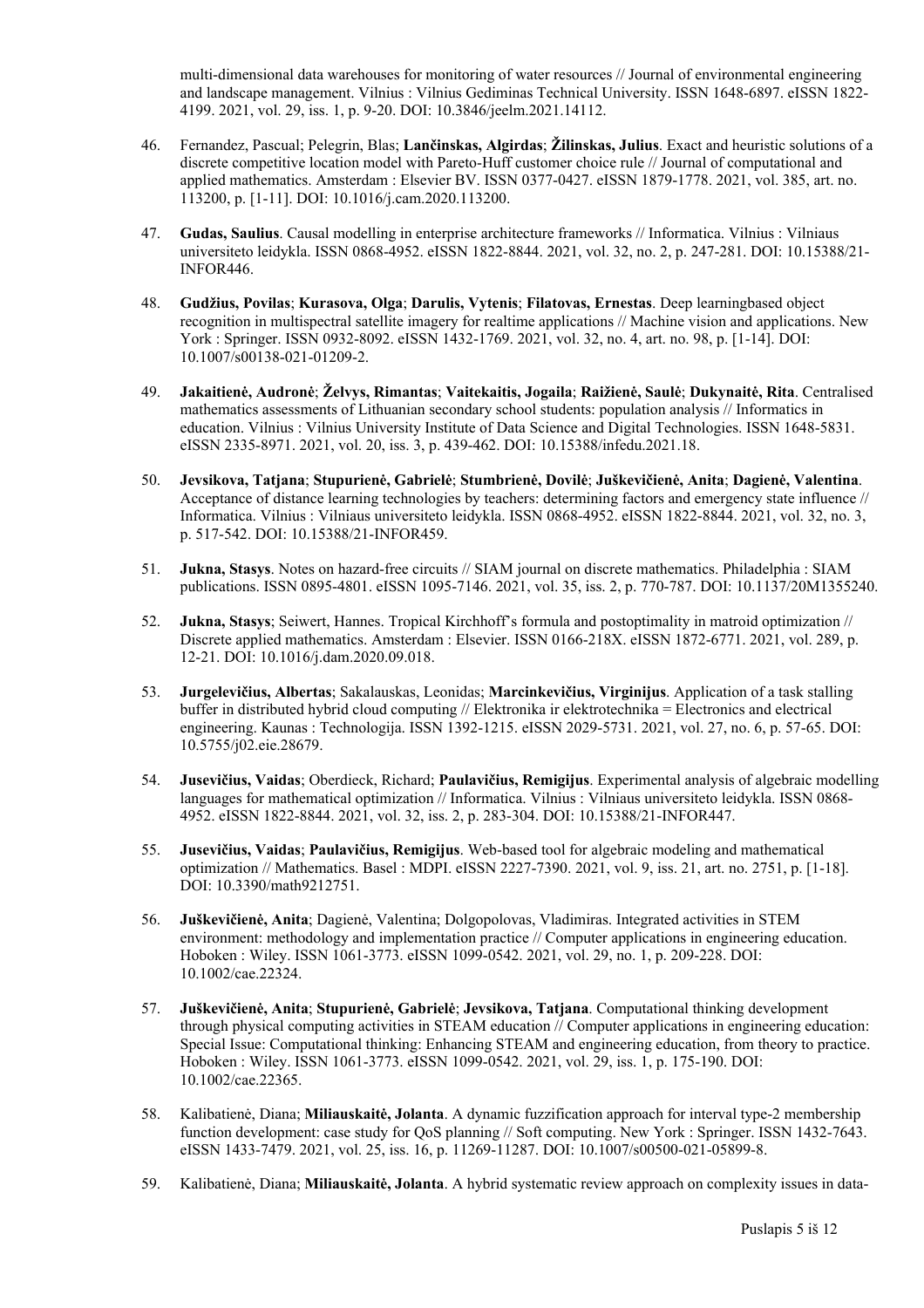driven fuzzy inference systems development // Informatica. Vilnius : Vilnius University. ISSN 0868-4952. eISSN 1822-8844. 2021, vol. 32, iss. 1, p. 85-118. DOI: [10.15388/21-INFOR444](https://doi.org/10.15388/21-INFOR444).

- 60. Kalibatienė, Diana; **Miliauskaitė, Jolanta**. A systematic mapping with bibliometric analysis on information systems using ontology and fuzzy logic // Applied sciences: Special Issue Ontology-Based Information Systems Establishment and Recent Development. Basel : MDPI. ISSN 2076-3417. 2021, vol. 11, iss. 7, art. no. 3003, p. 1-20. DOI: [10.3390/app11073003](https://doi.org/10.3390/app11073003).
- 61. Kalibatienė, Diana; **Miliauskaitė, Jolanta**; **Dzemydienė, Dalė**; **Maskeliūnas, Saulius**. Development of a fuzzy inference based solar energy controller for smart marine water monitoring // Informatica. Vilnius : Vilniaus universiteto leidykla. ISSN 0868-4952. eISSN 1822-8844. 2021, vol. 32, iss. 4, p. 795-816. DOI: [10.15388/21-](https://doi.org/10.15388/21-INFOR470) [INFOR470.](https://doi.org/10.15388/21-INFOR470)
- 62. **Karaliutė, Marta**; **Dučinskas, Kęstutis**. Classification of Gaussian spatio-temporal data with stationary separable covariances // Nonlinear analysis : modelling and control. Vilnius : Vilniaus universiteto leidykla. ISSN 1392-5113. eISSN 2335-8963. 2021, vol. 26, no. 2, p. 363-374. DOI: [10.15388/namc.2021.26.22359.](https://doi.org/10.15388/namc.2021.26.22359)
- 63. Kielaitė-Gulla, Aistė; Samuilis, Artūras; Raisutis, Renaldas; **Dzemyda, Gintautas**; Strupas, Kęstutis. The concept of AI-based algorithm: analysis of CEUS images and HSPs for identification of early parenchymal changes in severe acute pancreatitis // Informatica. Vilnius : Vilniaus universiteto leidykla. ISSN 0868-4952. eISSN 1822-8844. 2021, vol. 32, no. 2, p. 305-319. DOI: [10.15388/21-INFOR453.](https://doi.org/10.15388/21-INFOR453)
- 64. **Korvel, Gražina**; **Treigys, Povilas**; Kostek, Bożena. Highlighting interlanguage phoneme differences based on similarity matrices and convolutional neural network // Journal of the Acoustical Society of America. Melville : Acoustical Society of America. ISSN 0001-4966. eISSN 1520-8524. 2021, vol. 149, iss. 1, p. 508-523. DOI: [10.1121/10.0003339.](https://doi.org/10.1121/10.0003339)
- 65. **Kubilius, Kęstutis**; **Medžiūnas, Aidas**. Positive solutions of the fractional SDEs with non-Lipschitz diffusion coefficient // Mathematics. Basel : MDPI. eISSN 2227-7390. 2021, vol. 9, iss. 1, art. no. 18, p. [1-14]. DOI: [10.3390/math9010018](https://doi.org/10.3390/math9010018).
- 66. **Medžiūnas, Aidas**. On the congruence of finite sums involving generalized harmonic numbers modulo p^2 // Annales Polonici Mathematici. Warszawa : Polska Akademia Nauk \* Instytut Matematyczny. ISSN 0066-2216. eISSN 1730-6272. 2021, vol. 126, p. 279-292. DOI: [10.4064/ap210107-5-5](https://doi.org/10.4064/ap210107-5-5).
- 67. **Melnik-Leroy, Gerda Ana**; **Dzemyda, Gintautas**. How to influence the results of MCDM? Evidence of the impact of cognitive biases // Mathematics. Basel : MDPI. eISSN 2227-7390. 2021, vol. 9, iss. 2, art. no. 121, p. [1-25]. DOI: [10.3390/math9020121](https://doi.org/10.3390/math9020121).
- 68. **Melnik-Leroy, Gerda Ana**; Peperkamp, Sharon. High-Variability Phonetic Training enhances second language lexical processing: evidence from online training of French learners of English // Bilingualism: language and cognition. New York : Cambridge University Press. ISSN 1366-7289. eISSN 1469-1841. 2021, vol. 24, iss. 3, p. 497-506. DOI: [10.1017/S1366728920000644](https://doi.org/10.1017/S1366728920000644).
- 69. **Melnik-Leroy, Gerda Ana**; Turnbull, Rory; Peperkamp, Sharon. On the relationship between perception and production of L2 sounds: Evidence from Anglophones' processing of the French /u/–/y/ contrast // Second language research. London : SAGE Publications Ltd. ISSN 0267-6583. eISSN 1477-0326. 2021, first published online, p. [1-25]. DOI: [10.1177/0267658320988061](https://doi.org/10.1177/0267658320988061).
- 70. **Minkevičius, Saulius**; **Katin, Igor**; Katina, Joana; Vinogradova-Zinkevič, Irina. On Little's formula in multiphase queues // Mathematics. Basel : MDPI AG. eISSN 2227-7390. 2021, vol. 9, no. 18, art. no. 2282, p. [1-14]. DOI: [10.3390/math9182282](https://doi.org/10.3390/math9182282).
- 71. **Minkevičius, Saulius**; **Sakalauskas, Leonidas**. On global values of virtual waiting time of a customer in open queueing networks // Quaestiones Mathematicae. Abingdon : Taylor & Francis Ltd. ISSN 1607-3606. eISSN 1727-933X. 2021, vol. 44, iss. 10, p. 1305-1319. DOI: [10.2989/16073606.2020.1791274.](https://doi.org/10.2989/16073606.2020.1791274)
- 72. **Minkevičius, Saulius**; **Sakalauskas, Leonidas**. On the law of iterated logarithm for extreme queue length in an open queueing network // International journal of computer mathematics: computer systems theory. Abingdon : Taylor and Francis Ltd. ISSN 0020-7160. eISSN 1029-0265. 2021, vol. 6, iss. 3, p. 220-235. DOI: [10.1080/23799927.2021.1969432](https://doi.org/10.1080/23799927.2021.1969432).
- 73. Moreno, Juan José; Miroforidis, Janusz; **Filatovas, Ernestas**; Kaliszewski, Ignacy; Martín Garzón, Gracia Ester. Parallel radiation dose computations with GENOCOP III on GPUs // The journal of supercomputing.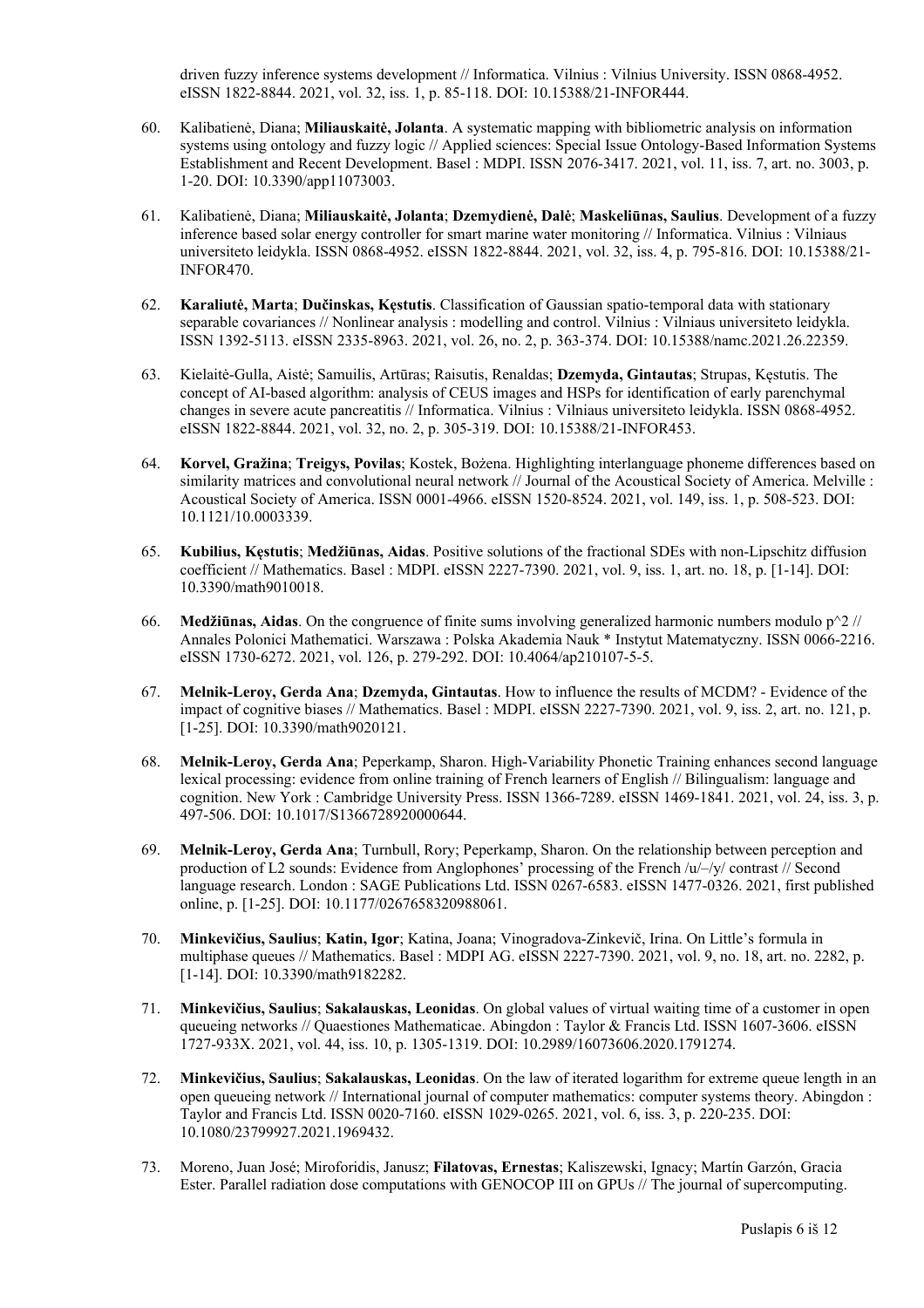Dordrecht : Sspringer. ISSN 0920-8542. eISSN 1573-0484. 2021, vol. 77, iss. 1, p. 66-76. DOI: [10.1007/s11227-020-03254-6](https://doi.org/10.1007/s11227-020-03254-6).

- 74. **Morkūnas, Mindaugas**; Žilėnaitė, Dovilė; Laurinavičienė, Aida; **Treigys, Povilas**; Laurinavičius, Arvydas. Tumor collagen framework from bright-field histology images predicts overall survival of breast carcinoma patients // Scientific reports. Berlin : Nature research. ISSN 2045-2322. 2021, vol. 11, no. 1, art. no. 15474, p. [1-13]. DOI: [10.1038/s41598-021-94862-6](https://doi.org/10.1038/s41598-021-94862-6).
- 75. Muhie, Seid K.; **Otera, Daniele Ettore**; Russo, Francesco G. Non-permutability graph of subgroups // Bulletin of the Malaysian Mathematical Sciences Society. Singapūras : Springer Singapore. ISSN 0126-6705. eISSN 2180-4206. 2021, vol. 44, iss. 6, p. 3875-3894. DOI: [10.1007/s40840-021-01146-3](https://doi.org/10.1007/s40840-021-01146-3).
- 76. Nedzinskienė, Laura; Jurevičienė, Elena; Visockienė, Žydrūnė; Ulytė, Agnė; **Puronaitė, Roma**; Kasiulevičius, Vytautas; Kazėnaitė, Edita; Burneikaitė, Greta; Navickas, Rokas. Structure and distribution of health care cost across age groups of patients with multimorbidity in Lithuania // International journal of environmental research and public health. Basel : MDPI. ISSN 1661-7827. eISSN 1660-4601. 2021, vol. 18, no. 5, art. no. 2767, p. [1- 13]. DOI: [10.3390/ijerph18052767.](https://doi.org/10.3390/ijerph18052767)
- 77. Orts, Francisco; Cucura, A.C.; Ortega, Gloria; **Filatovas, Ernestas**; Garzón, Ester Martín. Optimal fault-tolerant quantum comparators for image binarization // The journal of supercomputing. Dordrecht : Springer. ISSN 0920-8542. eISSN 1573-0484. 2021, vol. 77, iss. 8, p. 8433-8444. DOI: [10.1007/s11227-020-03576-5](https://doi.org/10.1007/s11227-020-03576-5).
- 78. **Paulavičius, Remigijus**; **Grigaitis, Saulius**; **Filatovas, Ernestas**. A systematic review and empirical analysis of blockchain simulators // IEEE access. Piscataway, NJ : IEEE. eISSN 2169-3536. 2021, vol. 9, p. 38010- 38028. DOI: [10.1109/ACCESS.2021.3063324](https://doi.org/10.1109/ACCESS.2021.3063324).
- 79. **Paulavičius, Remigijus**; **Stripinis, Linas**. A new DIRECT-GLh algorithm for global optimization with hidden constraints // Optimization letters. Heidelberg : Springer. ISSN 1862-4472. eISSN 1862-4480. 2021, vol. 15, iss. 6, p. 1865-1884. DOI: [10.1007/s11590-021-01726-z.](https://doi.org/10.1007/s11590-021-01726-z)
- 80. **Pocė, Ingrida**; **Arsenjeva, Jaroslava**; Kielaitė-Gulla, Aistė; Samuilis, Artūras; Strupas, Kęstutis; **Dzemyda, Gintautas**. Pancreas segmentation in CT images: state of the art in clinical practice // Baltic journal of modern computing. Riga : University of Latvia. ISSN 2255-8942. eISSN 2255-8950. 2021, vol. 9, no. 1, p. 25-34. DOI: [10.22364/bjmc.2021.9.1.02](https://doi.org/10.22364/bjmc.2021.9.1.02).
- 81. **Pupeikis, Rimantas**. Joint tracking coefficients and the time delay of a nonstationary linear system preceded by a static nonlinearity // International journal of adaptive control and signal processing. Hoboken : John Wiley & Sons Ltd. ISSN 0890-6327. eISSN 1099-1115. 2021, vol. 35, no. 6, p. 941-964. DOI: [10.1002/acs.3233.](https://doi.org/10.1002/acs.3233)
- 82. Ramanauskaitė, Simona; **Urbonaitė, Neringa**; Grigaliūnas, Šarūnas; Preidys, Saulius; Trinkūnas, Vaidotas; Venčkauskas, Algimantas. Educational organization's security level estimation model // Applied sciences. Basel : MDPI. ISSN 2076-3417. 2021, vol. 11, iss. 17, art. no. 8061, p. 1-19. DOI: [10.3390/app11178061.](https://doi.org/10.3390/app11178061)
- 83. Rinkūnienė, Egidija; Dženkevičiūtė, Vilma; Petrulionienė, Žaneta; Majauskienė, Eglė; Ryliškytė, Ligita; **Puronaitė, Roma**; Badarienė, Jolita; Navickas, Rokas; Laucevičius, Aleksandras. Hypertriglyceridemia impact on arterial parameters in patients with metabolic syndrome // BMC cardiovascular disorders. London : BioMed Central. eISSN 1471-2261. 2021, vol. 21, no. 1, art. no. 393, p. [1-6]. DOI: [10.1186/s12872-021-02202-3.](https://doi.org/10.1186/s12872-021-02202-3)
- 84. **Rudzkis, Rimantas**; **Bakšajev, Aleksej**. Large excursion probabilities for random fields close to Gaussian ones // Extremes. New York : Springer. ISSN 1386-1999. eISSN 1572-915X. 2021, vol. 24, iss. 3, p. 591-615. DOI: [10.1007/s10687-021-00411-9](https://doi.org/10.1007/s10687-021-00411-9).
- 85. **Sakalauskas, Leonidas**; **Dulskis, Vytautas**; **Laužikas, Rimvydas**; **Miliauskas, Arūnas**; **Plikynas, Darius**. A probabilistic model of the impact of cultural participation on social capital // The journal of mathematical sociology. Philadelphia : Routledge; Taylor and Francis Ltd. ISSN 0022-250X. eISSN 1545-5874. 2021, vol. 45, iss. 2, p. 65-78. DOI: [10.1080/0022250X.2020.1725002](https://doi.org/10.1080/0022250X.2020.1725002).
- 86. **Stripinis, Linas**; **Žilinskas, Julius**; G. Casado, Leocadio; **Paulavičius, Remigijus**. On MATLAB experience in accelerating DIRECT-GLce algorithm for constrained global optimization through dynamic data structures and parallelization // Applied mathematics and computation. Heidelberg : Elsevier Science. ISSN 0096-3003. eISSN 1873-5649. 2021, vol. 390, art. no. 125596, p. 1-17. DOI: [10.1016/j.amc.2020.125596](https://doi.org/10.1016/j.amc.2020.125596).
- 87. **Vaičiulis, Marijus**; Markovich, Natalia. Estimating the parameters of a tapered Pareto distribution // Automated and remote control. New York : Maik nauka/Interperiodica/Springer. ISSN 0005-1179. eISSN 1608-3032. 2021,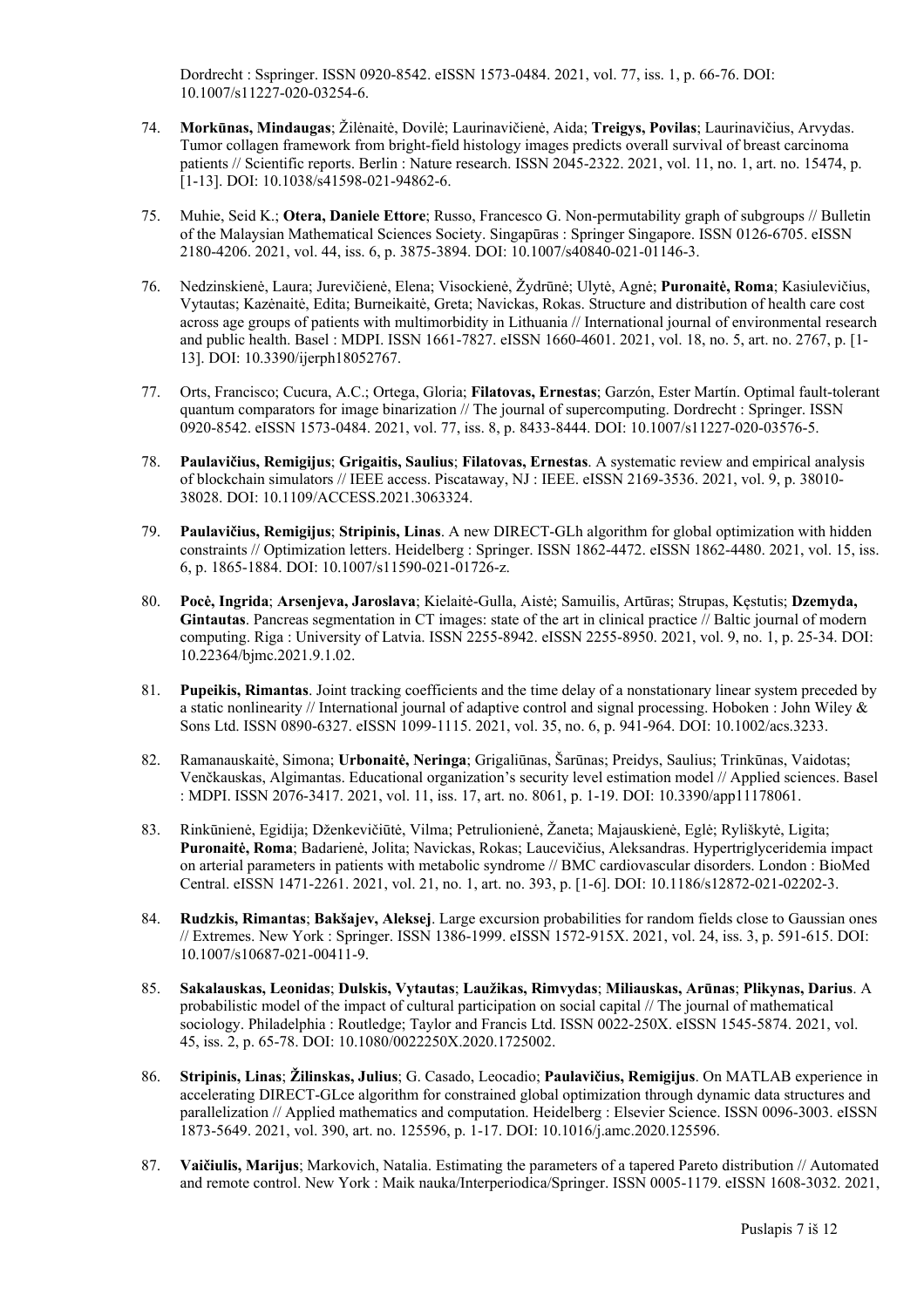vol. 82, iss. 8, p. 1358-1377. DOI: [10.1134/S000511792108004X.](https://doi.org/10.1134/S000511792108004X)

- 88. Venskus, Julius; **Treigys, Povilas**; Markevičiūtė, Jurgita. Unsupervised marine vessel trajectory prediction using LSTM network and wild bootstrapping techniques // Nonlinear analysis : modelling and control. Vilnius : Vilniaus universiteto leidykla. ISSN 1392-5113. eISSN 2335-8963. 2021, vol. 26, no. 4, p. 718-737. DOI: [10.15388/namc.2021.26.23056](https://doi.org/10.15388/namc.2021.26.23056).
- 89. **Žilinskas, Antanas**; Gillard, Jonathan; Scammell, Megan; Zhigljavsky, Anatoly. Multistart with early termination of descents // Journal of global pptimization. Dordrecht : Springer. ISSN 0925-5001. eISSN 1573- 2916. 2021, vol. 79, iss. 2, p. 447-462. DOI: [10.1007/s10898-019-00814-w](https://doi.org/10.1007/s10898-019-00814-w).
- 90. **Žilinskas, Julius**; **Lančinskas, Algirdas**; Guarracino, Mario R. Pooled testing with replication as a mass testing strategy for the COVID-19 pandemics // Scientific reports. Berlin : Nature Research. ISSN 2045-2322. 2021, vol. 11, iss. 1, art. no. 3459, p. 1-7. DOI: [10.1038/s41598-021-83104-4](https://doi.org/10.1038/s41598-021-83104-4).

#### **S4** - Straipsnis kitose duomenų bazėse

- 91. Ažukaitis, Karolis; Černovas, Andrejus; Jankauskienė, Augustina; **Puronaitė, Roma**; Trinkūnas, Justas; Vaitkevičienė, Goda Elizabeta; Jankauskienė, Danguolė. Pacientų įtraukties įrankiai sveikatos priežiūros kokybei gerinti: literatūros apžvalga = Patient-reported measures to improve healthcare quality: a literature review // Visuomenės sveikata. Vilnius : Higienos institutas. ISSN 1392-2696. eISSN 2538-6832. 2021, Nr. 1, p. 21-34.
- 92. **Belovas, Igoris**. Ribinės teoremos Floydo trikampiui: naujas požiūris į nenaują uždavinį = Limit theorems for Floyd's triangle: a new approach to not a new problem // Lietuvos matematikos rinkinys. Serija B. Vilnius : Vilniaus universiteto leidykla. ISSN 0132-2818. eISSN 2335-898X. 2021, t. 62, p. 22-27. DOI: [10.15388/LMR.2021.25222.](https://doi.org/10.15388/LMR.2021.25222)
- 93. **Jurgelevičius, Albertas**; **Sakalauskas, Leonidas**; **Marcinkevičius, Virginijus**. Task stalling for a batch of task makespan minimisation in heterogeneous multigrid computing // Computational science and techniques. Klaipėda : Klaipėda University. eISSN 2029-9966. 2021, vol. 8, p. 631-638. DOI: [10.15181/csat.v8.2103](https://doi.org/10.15181/csat.v8.2103).
- 94. **Karaliutė, Marta**; **Dučinskas, Kęstutis**. Supervised linear classification of Gaussian spatio-temporal data = Tiesinė diskriminantinė gausinių erdvės-laiko duomenų analizė // Lietuvos matematikos rinkinys. Ser. A. Vilnius : Vilniaus universiteto leidykla. ISSN 0132-2818. eISSN 2335-898X. 2021, t. 62, p. 9-15. DOI: [10.15388/LMR.2021.25214.](https://doi.org/10.15388/LMR.2021.25214)
- 95. Kurasova, Olga; Marcinkevičius, Virginijus; **Medvedev, Viktor**; Mikulskienė, Birutė. Early cost estimation in customized furniture manufacturing using machine learning // International journal of machine learning and computing. Singapore : IJMLC. eISSN 2010-3700. 2021, vol. 11, no. 1, p. 28-33. DOI: [10.18178/ijmlc.2021.11.1.1010.](https://doi.org/10.18178/ijmlc.2021.11.1.1010)
- 96. **Mačys, Juozas Juvencijus**. Palindromai mokykloje = Palindromes in the school // Lietuvos matematikos rinkinys. Ser. B. Vilnius : Vilniaus universiteto leidykla / Vilnius University Press. ISSN 0132-2818. eISSN 2335-898X. 2021, t. 62, p. 64-79. DOI: [10.15388/LMR.2021.25229.](https://doi.org/10.15388/LMR.2021.25229)
- 97. **Raižienė, Saulė**; **Ringienė, Laura**; **Jakaitienė, Audronė**. Testing the effect of preschool education on fourth grade students' mathematics achievement in the TIMSS 2015: the Lithuanian case // Social inquiry into wellbeing = Socialinės gerovės tyrimai. Vilnius : Mykolo Romerio universitetas. eISSN 2783-5502. 2021, vol. 19, no. 2, p. 6-15. DOI: [10.13165/SD-21-19-2-01.](https://doi.org/10.13165/SD-21-19-2-01)
- 98. **Vaišnorė, Ramunė**; **Jakaitienė, Audronė**. COVID-19 reproduction number and non-pharmaceutical interventions in Lithuania = COVID-19 reprodukcijos skaičius ir nemedikamentinės intervencijos Lietuvoje // Lietuvos matematikos rinkinys. Ser. A. Vilnius : Vilniaus universiteto leidykla / Vilnius University Press. ISSN 0132-2818. eISSN 2335-898X. 2021, t. 62, p. 27-37. DOI: [10.15388/LMR.2021.25218.](https://doi.org/10.15388/LMR.2021.25218)
- 99. **Želvys, Rimantas**; **Raižienė, Saulė**; **Vaitekaitis, Jogaila**; **Dukynaitė, Rita**; **Jakaitienė, Audronė**. Centralised Lithuanian language and literature assessments of secondary school students: population analysis  $=$ Centralizuoti vidurinės mokyklos mokinių lietuvių kalbos ir literatūros vertinimai: populiacijos analizė // Pedagogika. Kaunas : Vytauto Didžiojo universiteto švietimo akademija. ISSN 1392-0340. eISSN 2029-0551. 2021, t. 141, Nr. 1, p. 125-145. DOI: [10.15823/p.2021.141.7](https://doi.org/10.15823/p.2021.141.7).
- 100. **Zikarienė, Eglė**; **Dučinskas, Kęstutis**. Application of spatial auto-beta models in statistical classification = Erdvinių auto-beta modelių taikymas statistiniame klasifikavime // Lietuvos matematikos rinkinys. Ser. A.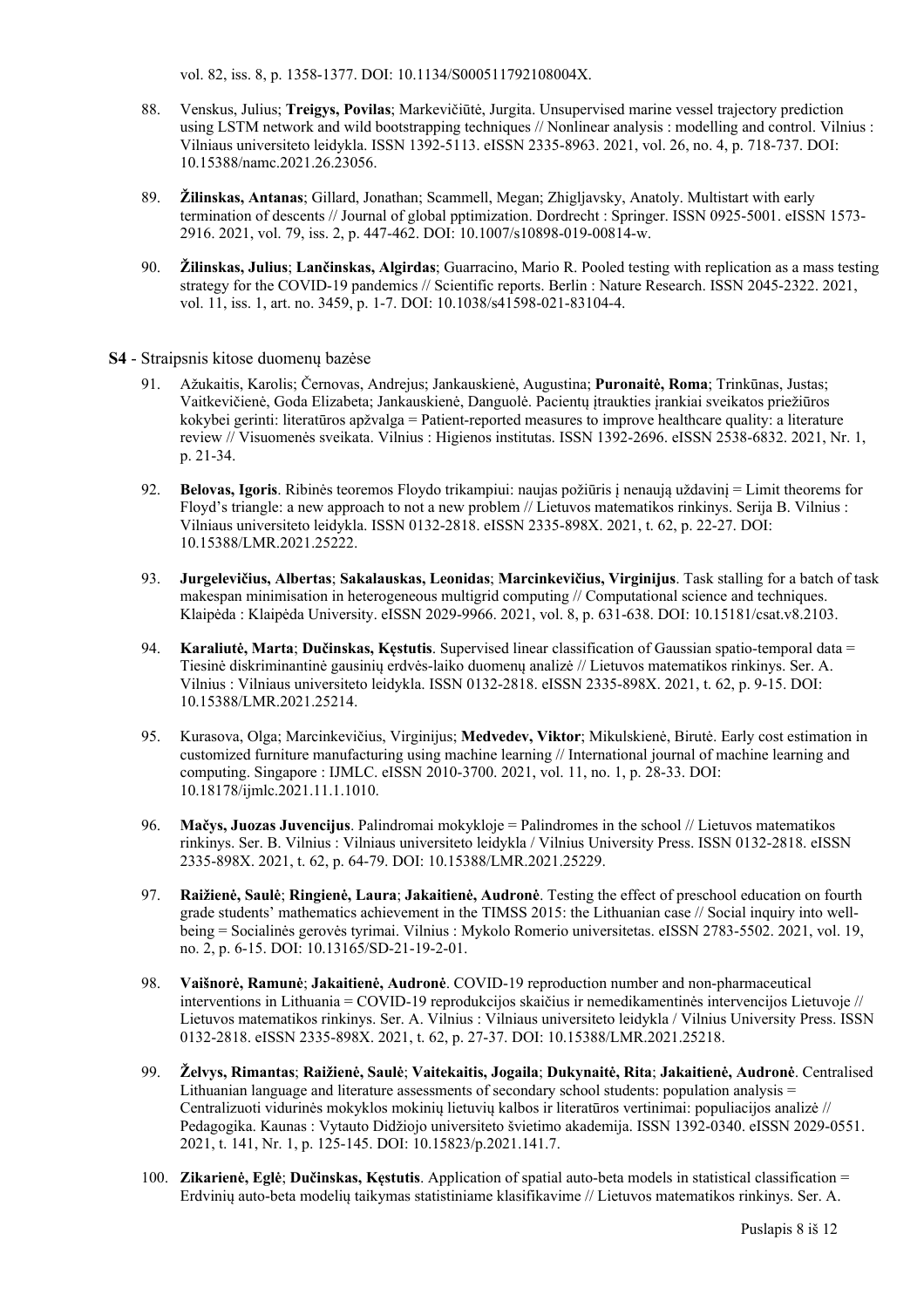Vilnius : Vilniaus universiteto leidykla. ISSN 0132-2818. eISSN 2335-898X. 2021, t. 62, p. 36-43. DOI: [10.15388/LMR.2021.25219.](https://doi.org/10.15388/LMR.2021.25219)

#### **S5** - Straipsnis kituose recenzuojamuose leidiniuose

- 101. Burinskienė, Aurelija; **Dzemydienė, Dalė**; **Miliauskas, Arūnas**. An approach for ensuring data flow in freight delivery and management systems // World Academy of Science, Engineering and Technology. International journal of transport and vehicle engineering : WASET. ISSN 1307-6892. eISSN 1307-6892. 2021, vol. 15, iss. 3, Open Science Index 171, p. 141-148.
- 102. **Dzemydienė, Dalė**; Burinskienė, Aurelija; Miliauskas, Arūnas; Čižiūnienė, Kristina. Methodology for the multi-objective analysis of data sets in freight delivery // World Academy of Science, Engineering and Technology. International journal of computer and systems engineering (IJCASE). Istanbul : WASET. ISSN 2010-376X. 2021, vol. 15, iss. 6, p. 364-371.

#### **T1a** - Tezės DB Clarivate Analytics Web of Science

- 103. Rinkūnienė, Egidija; Dženkevičiūtė, Vilma; Petrulionienė, Žaneta; Majauskienė, Eglė; **Puronaitė, Roma**; Gargalskaitė, Urtė. Triglyceride to HDL-C ratio and other cardiometabolic risk factors in the Lithuanian population // Atherosclerosis. Shanon : Elsevier Ireland Ltd. ISSN 0021-9150. eISSN 1879-1484. 2021, vol. 331, p. e197.
- **T1b** Tezės Clarivate Analytics pagrindinių žurnalų sąrašo leidiniuose
	- 104. Rinkūnienė, Egidija; Dženkevičiūtė, Vilma; Petrulionienė, Žaneta; Majauskienė, Eglė; **Puronaitė, Roma**; Gargalskaitė, Urtė; Juškytė, Gabrielė; Laucevičius, Aleksandras. Trends in cardiovascular risk factor prevalence in 50-55-year-old Lithuanian men and women // Atherosclerosis. East Park Shannon : Elsevier Ireland Ltd. ISSN 0021-9150. eISSN 1879-1484. 2021, vol. 331, p. 152-153. DOI: [10.1016/j.atherosclerosis.2021.06.460.](https://doi.org/10.1016/j.atherosclerosis.2021.06.460)
- **T1c** Tezės tarptautinėse duomenų bazėse
	- 105. **Budžys, Arnoldas**; **Medvedev, Viktor**; **Kurasova, Olga**. User behaviour analysis based on similarity measures to detect anomalies // DAMSS: 12th conference on data analysis methods for software systems, Druskininkai, Lithuania, December 2–4, 2021. Vilnius : Vilnius University Press, 2021. ISBN 9786090706732. eISBN 9786090706749. p. 8. DOI: [10.15388/DAMSS.12.2021.](https://doi.org/10.15388/DAMSS.12.2021)
	- 106. Camanho, Ana; Barbosa, Fernando; **Stumbrienė, Dovilė**; **Jakaitienė, Audronė**. Performance of education systems over time of European countries in the light of Europe 2020 strategy // ICERI2021 proceedings: 14th international conference of education, research and innovation, 8-9 November, 2021, online conference. Valencia : IATED Academy, 2021. ISBN 9788409345496. p. 6010. (ICERI Proceedings, ISSN 2340-1095). DOI: [10.21125/iceri.2021.1355](https://doi.org/10.21125/iceri.2021.1355).
	- 107. Dauliūtė, Rugilė; Mačius, Eimantas; Danys, Gediminas; Trinkūnas, Justas; **Puronaitė, Roma**; Bėrontas, Rolandas. Software for automatic anonymisation of radiographic images // DAMSS: 12th conference on data analysis methods for software systems, Druskininkai, Lithuania, December 2–4, 2021. Vilnius : Vilnius University Press, 2021. ISBN 9786090706732. eISBN 9786090706749. p. 13-14. DOI: [10.15388/DAMSS.12.2021.](https://doi.org/10.15388/DAMSS.12.2021)
	- 108. **Dzemyda, Gintautas**; **Medvedev, Viktor**; **Sabaliauskas, Martynas**. On the parallelization of the geometric multidimensional scaling // DAMSS: 12th conference on data analysis methods for software systems, Druskininkai, Lithuania, December 2–4, 2021. Vilnius : Vilnius University Press, 2021. ISBN 9786090706732. eISBN 9786090706749. p. 15-16. (Vilnius university proceedings, ISSN 2669-0233). DOI: [10.15388/DAMSS.12.2021.](https://doi.org/10.15388/DAMSS.12.2021)
	- 109. **Igumenov, Aleksandr**; **Filatovas, Ernestas**; **Medvedev, Viktor**; **Paulavičius, Remigijus**. Estimating energy consumption of Ethereum network // DAMSS 2021: 12th conference on data analysis methods for software systems, Druskininkai, Lithuania, December 2–4, 2021. Vilnius : Vilnius University Press, 2021. ISBN 9786090706732. eISBN 9786090706749. p. 25. (Vilnius university proceedings, ISSN 2669-0233). DOI: [10.15388/DAMSS.12.2021.](https://doi.org/10.15388/DAMSS.12.2021)
	- 110. **Jucevičius, Justinas**; **Treigys, Povilas**; **Bernatavičienė, Jolita**; Trakymas, Mantas; Naruševičiūtė, Ieva;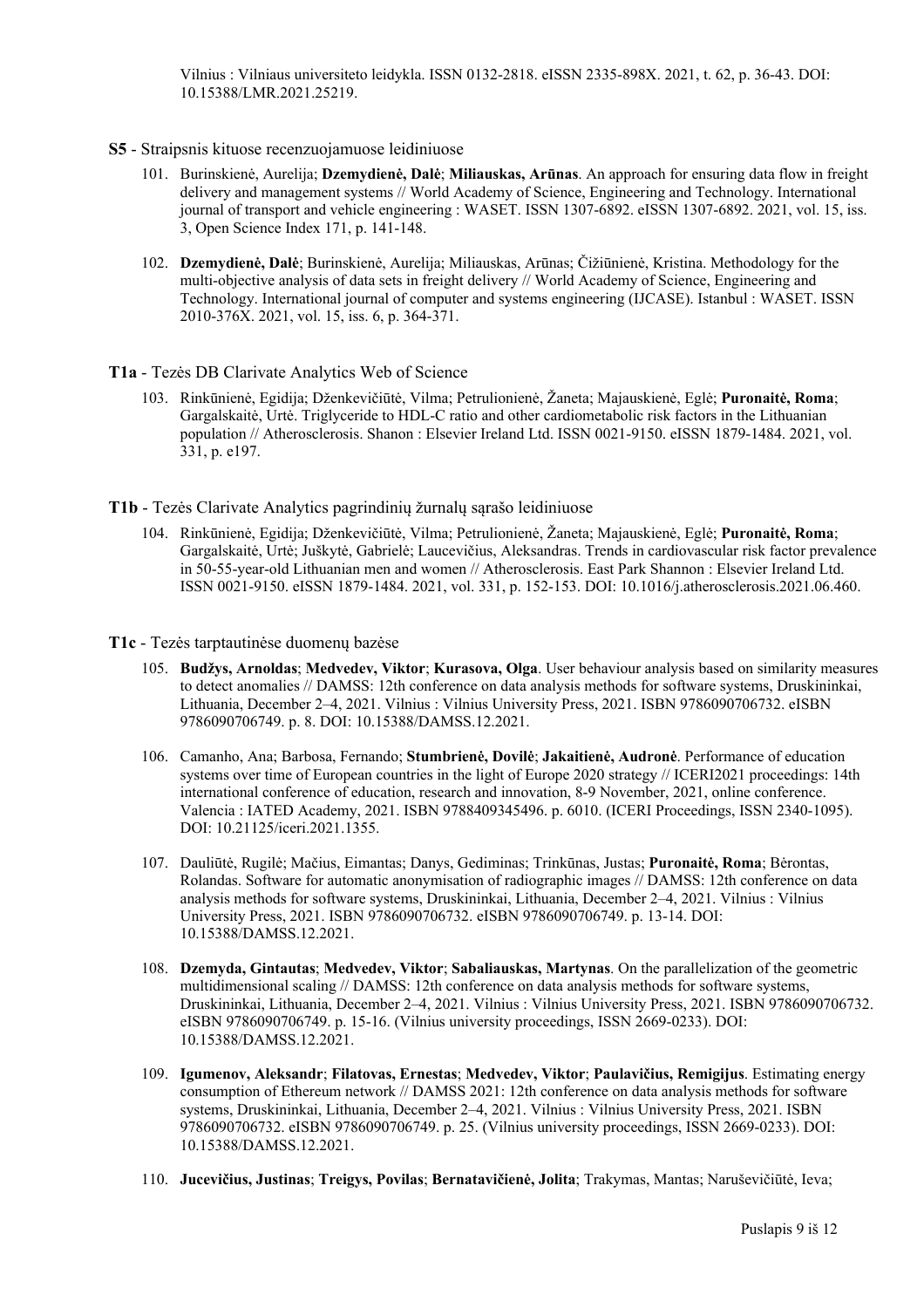Briedienė, Rūta. Investigation of abnormal prostate region detection using different modality combinations of mpMRI scans // DAMSS: 12th conference on data analysis methods for software systems, Druskininkai, Lithuania, December 2–4, 2021. Vilnius : Vilnius University Press, 2021. ISBN 9786090706732. eISBN 9786090706749. p. 26. DOI: [10.15388/DAMSS.12.2021.](https://doi.org/10.15388/DAMSS.12.2021)

- 111. Jurkus, Robertas; **Treigys, Povilas**; Venskus, Julius. Prediction of vessels trajectory using different coordinate systems // DAMSS: 12th conference on data analysis methods for software systems, Druskininkai, Lithuania, December 2–4, 2021. Vilnius : Vilnius University Press, 2021. ISBN 9786090706732. eISBN 9786090706749. p. 28. DOI: [10.15388/DAMSS.12.2021.](https://doi.org/10.15388/DAMSS.12.2021)
- 112. Markevičiūtė, Jurgita; **Bernatavičienė, Jolita**; Levulienė, Rūta; **Medvedev, Viktor**; **Treigys, Povilas**. COVID-19 infection in Lithuania: analysis of social-economic consequences // DAMSS: 12th conference on data analysis methods for software systems, Druskininkai, Lithuania, December 2–4, 2021. Vilnius : Vilnius University Press, 2021. ISBN 9786090706732. eISBN 9786090706749. p. 48. DOI: [10.15388/DAMSS.12.2021.](https://doi.org/10.15388/DAMSS.12.2021)
- 113. **Raižienė, Saulė**; **Ringienė, Laura**; **Jakaitienė, Audronė**. Measurement invariance of motivational constructs for Baltic countries in PISA 2018 // ICERI2021 proceedings: 14th international conference of education, research and innovation, 8-9 November, 2021, online conference. Valencia : IATED Academy, 2021. ISBN 9788409345496. p. 5716. (ICERI Proceedings, ISSN 2340-1095). DOI: [10.21125/iceri.2021.1289.](https://doi.org/10.21125/iceri.2021.1289)
- 114. **Raižienė, Saulė**; **Ringienė, Laura**; **Jakaitienė, Audronė**. Testing preschool education effect on fourth grade students' mathematics achievement in TIMSS 2015: Lithuanian case // ICERI2021 proceedings: 14th international conference of education, research and innovation, 8-9 November, 2021, online conference. Valencia : IATED Academy, 2021. ISBN 9788409345496. p. 7904. (ICERI Proceedings, ISSN 2340-1095). DOI: [10.21125/iceri.2021.1777](https://doi.org/10.21125/iceri.2021.1777).
- 115. **Raižienė, Saulė**; **Ringienė, Laura**; Laukaityte, Inga; **Jakaitienė, Audronė**. Measurement invariance of PISA 2018 motivational constructs across EU countries // EDULEARN21 proceedings : 13th international conference on education and new learning technologies, online conference, 5-6 July, 2021. Valencia : IATED Academy, 2021. eISBN 9788409312672. p. 7081. (EDULEARN Proceedings, ISSN 2340-1117). DOI: [10.21125/edulearn.2021.1426.](https://doi.org/10.21125/edulearn.2021.1426)
- 116. **Šubonienė, Aušra**; **Kurasova, Olga**; **Medvedev, Viktor**; Kielaitė-Gulla, Aistė; Samuilis, Artūras; Jagminas, Džiugas; Strupas, Kęstutis; **Dzemyda, Gintautas**. On the computed tomography image data to diagnose pancreatic cancer using machine learning // DAMSS: 12th conference on data analysis methods for software systems, Druskininkai, Lithuania, December 2–4, 2021. Vilnius : Vilnius University Press, 2021. ISBN 9786090706732. eISBN 9786090706749. p. 71-72. (Vilnius university proceedings, ISSN 2669-0233). DOI: [10.15388/DAMSS.12.2021.](https://doi.org/10.15388/DAMSS.12.2021)
- 117. **Surkant, Roman**; **Jucevičius, Justinas**; **Treigys, Povilas**; **Bernatavičienė, Jolita**; Trakymas, Mantas; Naruševičiūtė, Ieva. Cancerous tissue detection using dynamic contrast-enhanced MRI data for prostate region // DAMSS: 12th conference on data analysis methods for software systems, Druskininkai, Lithuania, December 2–4, 2021. Vilnius : Vilnius University Press, 2021. ISBN 9786090706732. eISBN 9786090706749. p. 69. DOI: [10.15388/DAMSS.12.2021.](https://doi.org/10.15388/DAMSS.12.2021)
- 118. **Virbukaitė, Sandra**; **Bernatavičienė, Jolita**. Impact of images quality variety and resizing level on eye fundus optic disc segmentation // DAMSS: 12th conference on data analysis methods for software systems, Druskininkai, Lithuania, December 2–4, 2021. Vilnius : Vilnius University Press, 2021. ISBN 9786090706732. eISBN 9786090706749. p. 77. DOI: [10.15388/DAMSS.12.2021](https://doi.org/10.15388/DAMSS.12.2021).
- 119. **Želvys, Rimantas**; **Dukynaitė, Rita**; **Jakaitienė, Audronė**. School location and educational quality: findings from international large-scale student achievement studies and national school leaving examinations // ICERI2021 proceedings: 14th international conference of education, research and innovation, 8-9 November, 2021, online conference. Valencia : IATED Academy, 2021. ISBN 9788409345496. p. 1165. (ICERI Proceedings, ISSN 2340-1095). DOI: [10.21125/iceri.2021.0334.](https://doi.org/10.21125/iceri.2021.0334)

#### **T1d** - Recenzuojamos išplėstinės tezės

120. Gaidys, Rimvydas; Wang, Xin-Qiu; Guo, Jian-Sheng; Li, Dan-Ting; Zhang, Chuan-Xi; Chakilam, Shashikanth; **Lupeikienė, Audronė**. FEA of the insect mechanoreceptor Trichoid sensilla // Mechanika 2021: proceedings of the 25th international scientific conference, May 21, 2021 Kaunas University of Technology, Lithuania. Kaunas : Technologija. ISSN 2783-5677. 2021, p. 14-16. DOI: [10.5755/e01.2783-5677.2021.](https://doi.org/10.5755/e01.2783-5677.2021)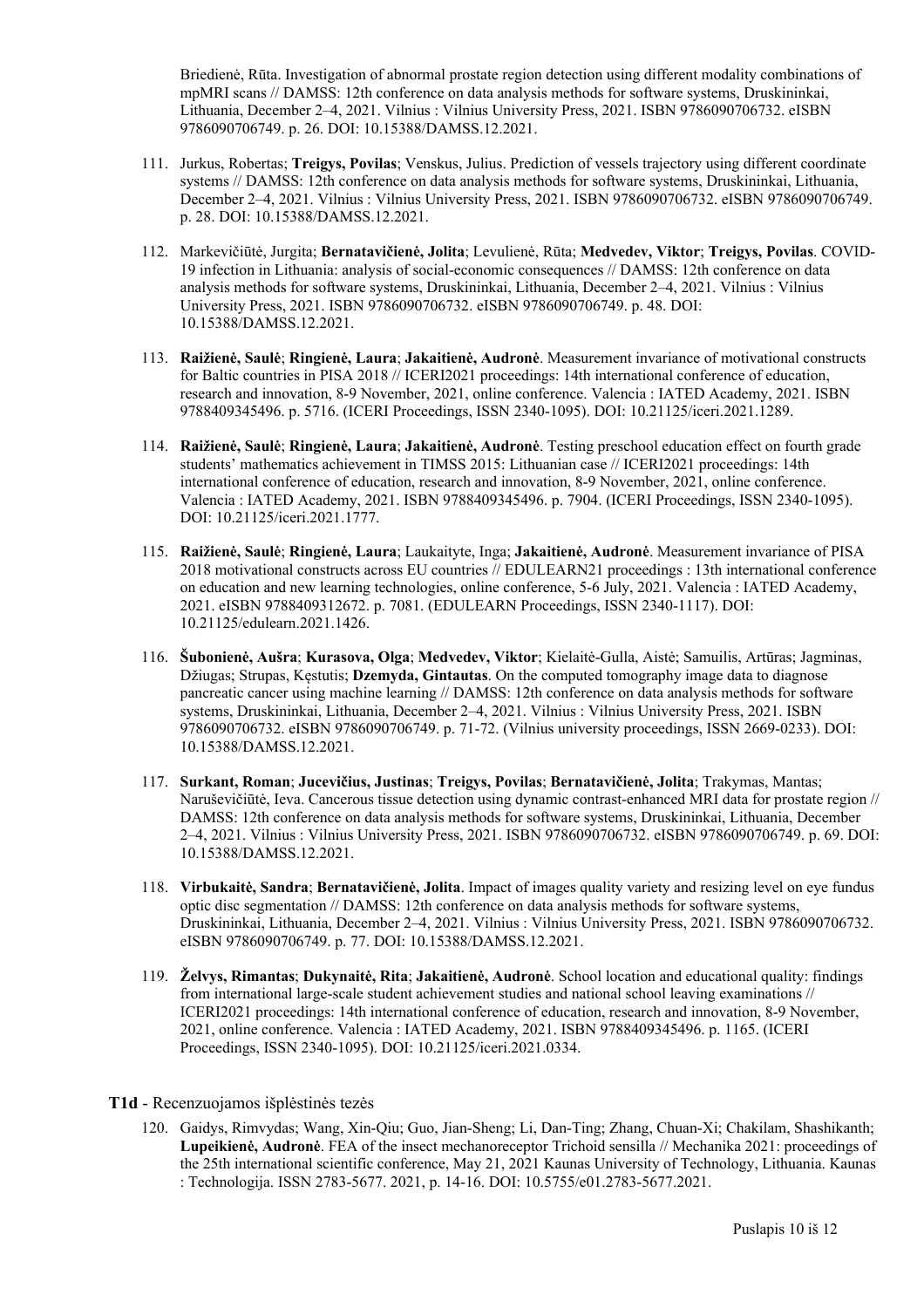121. Skėrys, Paulius; Gaidys, Rimvydas; **Lupeikienė, Audronė**. Analysis of the beam type harvester shape to the efficiency of mechanical vibration energy harvesting // Mechanika 2021: proceedings of the 25th international scientific conference, May 21, 2021 Kaunas University of Technology, Lithuania. Kaunas : Technologija. ISSN 2783-5677. 2021, p. 45-46. DOI: [10.5755/e01.2783-5677.2021.](https://doi.org/10.5755/e01.2783-5677.2021)

#### **T1e** - Tezės kituose recenzuojamuose leidiniuose

- 122. Burinskienė, Aurelija; Dzemydienė, Dalė; Miliauskas, Arūnas; **Miliauskas, Arūnas**. An approach for ensuring data flow in freight delivery and management system // World Academy of Science, Engineering and Technology. International journal of transport and vehicle engineering: ICTLT 2021: International conference on transportation and logistics technology, January 18-19, 2021, Rome, Italy. Istanbul : WASET. 2021, vol. 15, no. 1, p. 1.
- 123. **Raižienė, Saulė**; **Ringienė, Laura**; **Jakaitienė, Audronė**. The role of preschool education on students' mathematics achievement in fourth grade: Lithuanian case // Researching education: trends and changes: the 9th IEA international research conference (IRC) : program. Dubai : IEA. 2021, p. 42.
- 124. **Ringienė, Laura**; **Žilinskas, Julius**; **Jakaitienė, Audronė**. ILSA data analysis with R packages // 4th international conference on "Modelling, computation and optimization in information systems and management sciences", December 13-14, 2021, Hanoi, Vietnam : conference handbook. Nancy : University of Lorraine. 2021, p. 23.
- 125. **Ringienė, Laura**; **Žilinskas, Julius**; **Jakaitienė, Audronė**. The review of R packages for ILSA data: hard or easy? // Researching education: trends and changes: the 9th IEA international research conference (IRC) : program. Dubai : IEA. 2021, p. 84.
- 126. **Stumbrienė, Dovilė**; **Žilinskas, Julius**; **Želvys, Rimantas**; **Dukynaitė, Rita**; **Jakaitienė, Audronė**. Efficiency and effectiveness from the perspective of inclusion and fairness: analysis of the EU education systems // EURO 2021: 31st European conference on operational research: conference handbook, Athens, 2021, July 11-14. Athens : EURO, 2021. eISBN 9786188507913. p. 259.
- 127. **Želvys, Rimantas**; **Stumbrienė, Dovilė**; **Jakaitienė, Audronė**. Assessment of effectiveness and efficiency of primary education from the perspective of inclusion and fairness // Researching education: trends and changes: the 9th IEA international research conference (IRC) : program. Dubai : IEA. 2021, p. 51.
- **T2** Konferencijų tezės nerecenzuojamuose leidiniuose
	- 128. Cernovas, Andrejus; Azukaitis, Karolis; Jankauskiene, Augustina; Mikulskiene, Birutė; **Puronaitė, Roma**; Servetkienė, Vaida; Trinkunas, Justas; Vaitkeviciene, Goda Elizabeta; Jankauskienė, Danguolė. Patient engagement instruments for the improvement of healthcare quality in Lithuania // Life Sciences Baltics 2021 : [international forum in the Baltics for world-class biotechnology, pharmaceutical and medical : September 20- 24, 2021, Vilnius, Lithuania]. Vilnius : [Enterprise Lithuania]. 2021, p. 1.
	- 129. Danilovaitė, Monika; **Tamulevičius, Gintautas (vadov.)**. Informatikos metodų taikymas balso klosčių būklei įvertinti: srities vaizdas // Kompiuterininkų dienos – 2021, rugsėjo 23–24 d. Klaipėdos universitetas ir virtualiai. Klaipėda. 2021, p. [ 1-2].
	- 130. **Gudas, Saulius**; **Noreika, Karolis**. Causal interactions of the Agile activities in application development management // DAMSS: 12th conference on data analysis methods for software systems, Druskininkai, Lithuania, December 2–4, 2021. Vilnius : Vilnius University Press, 2021. ISBN 9786090706732. eISBN 9786090706749. p. 23-24. DOI: [10.15388/DAMSS.12.2021](https://doi.org/10.15388/DAMSS.12.2021).
	- 131. Kielaitė-Gulla, Aistė; Strupas, Kęstutis; Samuilis, Artūras; **Kurasova, Olga**; **Medvedev, Viktor**; **Arsenjeva, Jaroslava**; **Zaronskis, Simonas**; **Dzemyda, Gintautas**. Convolutional Neural Network (CNN) model for recognition of pancreatic cancer // BAS2021: 10th Congress of the Baltic association of surgeons, 3-4 June, 2021, virtual event : abstract book. Rīga : Baltic association of surgeons. 2021, p. 71-72.
	- 132. **Paura, Vytautas**; **Marcinkevičius, Virginijus**. Hyperspectral unmixing: algorithms review and benchmarking // Open readings 2021 : 64nd international conference for students of physics and natural sciences, March 16-19, 2021, Vilnius, Lithuania : abstract book. Vilnius : Vilnius University Press, 2021. ISBN 9786090705902. p. 77.